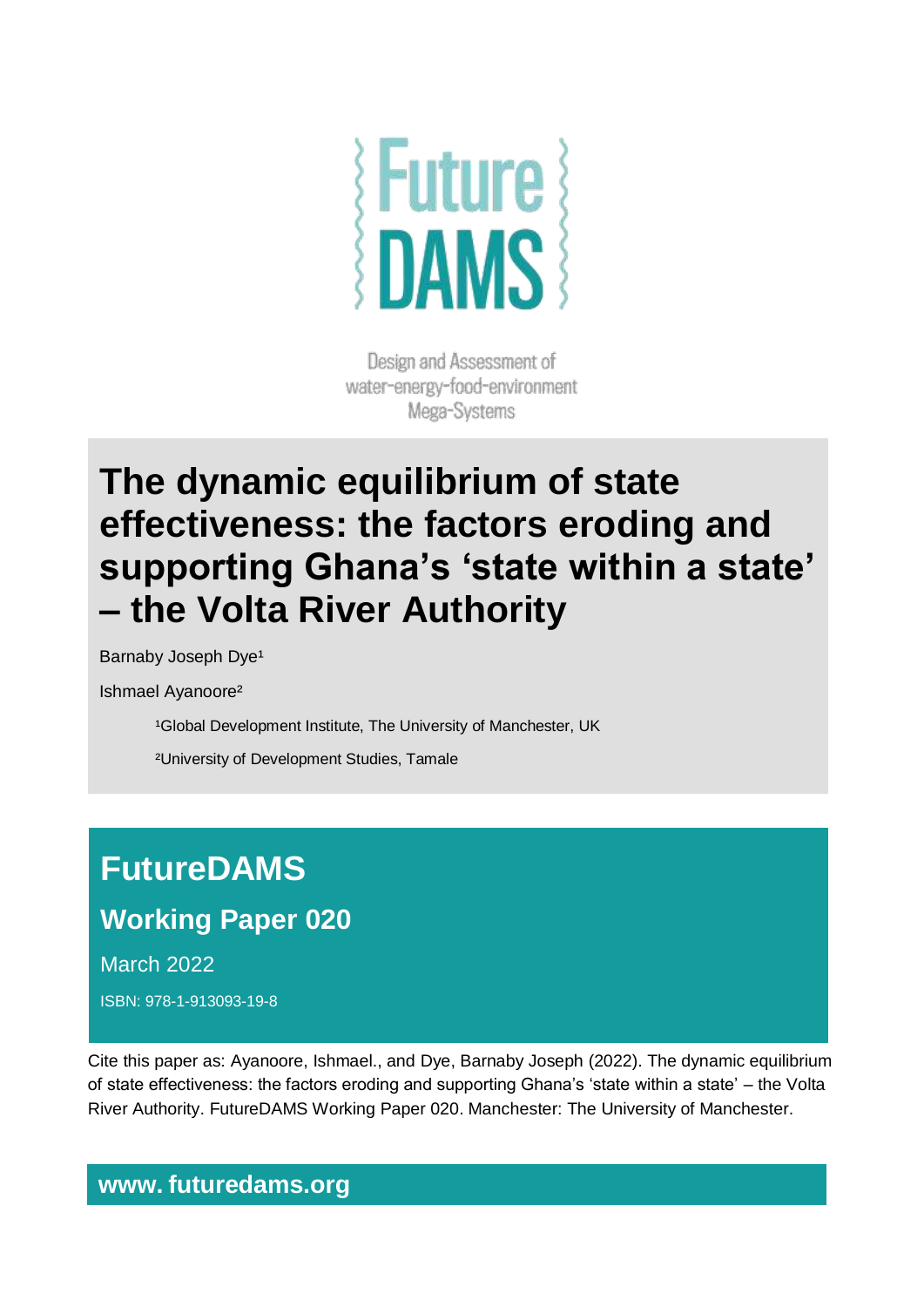#### **Abstract**

This paper explores the underlying political factors shaping the capacity of the Volta River Authority (VRA). The VRA appears to resemble a pocket of effectiveness, retaining a strong degree of expertise and implementation capability, but it suffers from electioneering-focused political pressures. The VRA is therefore hamstrung, and cannot currently meet the definition of a pocket of effectiveness, yet it performs vital roles for the Ghanaian state. Using original empirical fieldwork into the VRA, this paper makes two main contributions. First, it questions a high-performance approach to understanding bureaucratic effectiveness, asserting the need for a more realistic threshold of 'good enough' effectiveness. This builds on the literature on bureaucratic effectiveness, and the importance of muddling through, but applies it to an organisation that must survive politically expedient decision making by the government and its leadership, which has undermined its fiscal position and technical abilities. Second, we argue that wider societal ideas and ideologies have been overlooked as factors shaping organisational performance. We show how historically ingrained public perceptions about VRA's modernist developmental role worked in a path-dependent way, and influenced continued support from politicians and the wider public. In this case study, path dependency is also key in material terms but the present-day flux of VRA's bureaucratic capacity can only be understood if these wider structural factors are placed against the contemporary political incentives at play in Ghana. The fine balance of these factors shapes the conditions that underline VRA's 'good enough' effectiveness, limiting the organisation's operational independence, and its capacity to undertake capital projects, while simultaneously supporting its ability to resist change and maintain a high degree of performance.

#### **Keywords**

Electricity, Political Economy, Pockets of Effectiveness, Bureaucracy, Development

#### **Acknowledgements**

The authors would like to acknowledge the support of Dr Tom Lavers, who led the conception of the overall political economy work of the FutureDAMS project and provided advice throughout the research and analysis process, commenting on a number of drafts. We would also like to thank Dr Emmanuel Obuobie and Dr Deborah Darko for their advice and help in securing interviews. This project was financed by the FutureDAMS research consortium, a Global Challenges Research Fund (GCRF) of UKRI.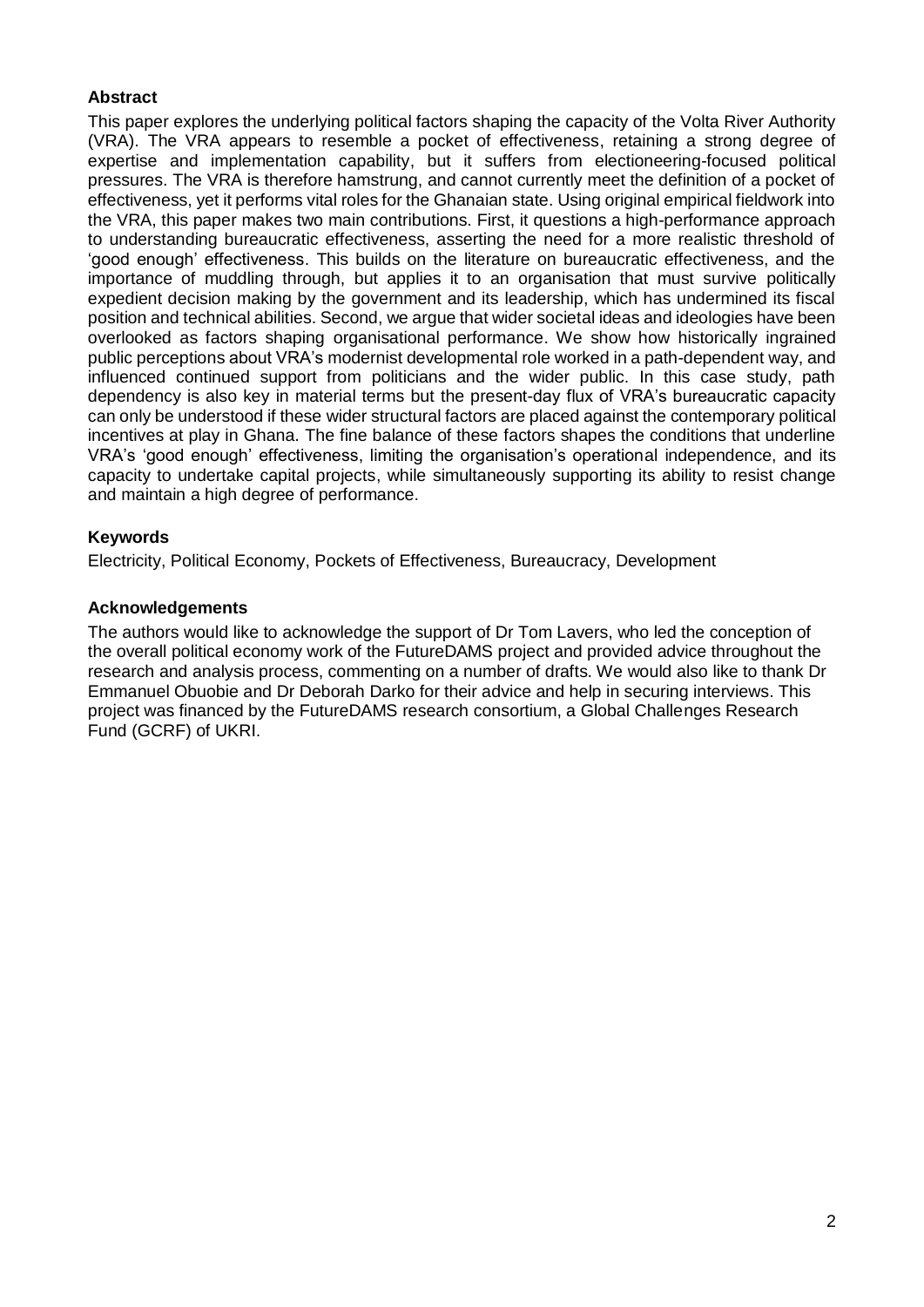#### **1 Introduction**

The Volta River Authority (VRA) is one of Ghana's best known institutions. The Authority implemented the country's largest infrastructure scheme, the Volta River Project, and manages Ghana's biggest power plant, the Akosombo Hydropower Dam, which is also a national tourist attraction. The VRA is regarded as one of the most prestigious parts of the Ghanaian state, providing key electricity-sector planning, project implementation and operational functions, while also regularly featuring as a popular destination for tertiary-level graduates and national service interns. Simultaneously, however, VRA suffers from a number of underlying challenges shaped by Ghana's party-political system. Principally, these concern fiscal issues, preventing the Authority from purchasing fuel for electricity generation on a regular basis, and detrimental political interference in decision making, such as decisions to curtail VRA's fiscal power and its policy-making scope. The VRA thus represents a bureaucratic contradiction, retaining a strong degree of expertise, displaying resistance to patronage and implementation capability, while also suffering from competitive electioneering-focused political pressures that have detrimentally impacted its budget and electricitysector functions.

This contradiction between the VRA's apparent effectiveness and its simultaneous serious shortcomings presents a conundrum to the current literature on state capacity and pockets of effectiveness. Scholarship in this field recognises the state as uneven, an amalgamation of different units and relationships, capable of producing a pocket or niche of effectiveness within either an entire organisation or a mere ministerial team. The literature has also largely moved from treating such enclaves as isolated islands, as apolitical realms of rational decision making separated from the state and wider politics (Evans, 1995), to a more embedded approach. As recent works by Hickey (2019), Mohan (2019) and Abdulai and Mohan (2019) demonstrate, pockets of effectiveness, when they exist, are contingent on a broader political context, particularly the power relations of the ruling elite. Organisations, and especially their leaders, must muddle through difficult political battles to defend their interests and capabilities. Although describing the difficulties bureaucracies must deal with, the current literature does not adequately explain cases like the VRA that are further down the spectrum of imperfect competence. The Authority plays a vital developmental role in Ghana, and maintains key expertise yet, on many of the metrics defining pockets of effectiveness, it fails. It has politically appointed leaders who have, at times, undermined the organisation, pursued corrupt initiatives and failed to prevent patronage appointments, creating a fiscal position that undermines the Authority's ability to perform mandated tasks.

The VRA case also contradicts the standard prescriptions for competitive, clientelist-type states. Heterodox development theorists have used the experience of late 20th-century developmental states to posit the political factors supporting the generation of effectiveness. They argue that strongly centralised states can insulate the civil service from changing political agendas and societal pressures which might otherwise selectively benefit particular groups and hand out employment to political affiliates. Such states have also been able to institute Weberian norms, adopt meritocratic hiring practices and discipline individuals not performing well. Recent pockets-of-effectiveness research by Hickey (2019), Bukenya and Hickey (2019) and Abdulai and Mohan (2019) have built on this political-economy work to account for the success, failure and longevity of organisations' capacity. They show that competitive and clientelist political settlements, such as in Ghana, can undermine the creation and maintenance of high-performing organisations, making their existence fleeting. Short-term, often survivalist, political priorities cause major contestation over policy and resources. These, combined with state bureaucrats bypassing formal rules and laws, tend to subvert organisations' leadership, their budget and *de-facto* or *de-jure* policy-making power. Thus,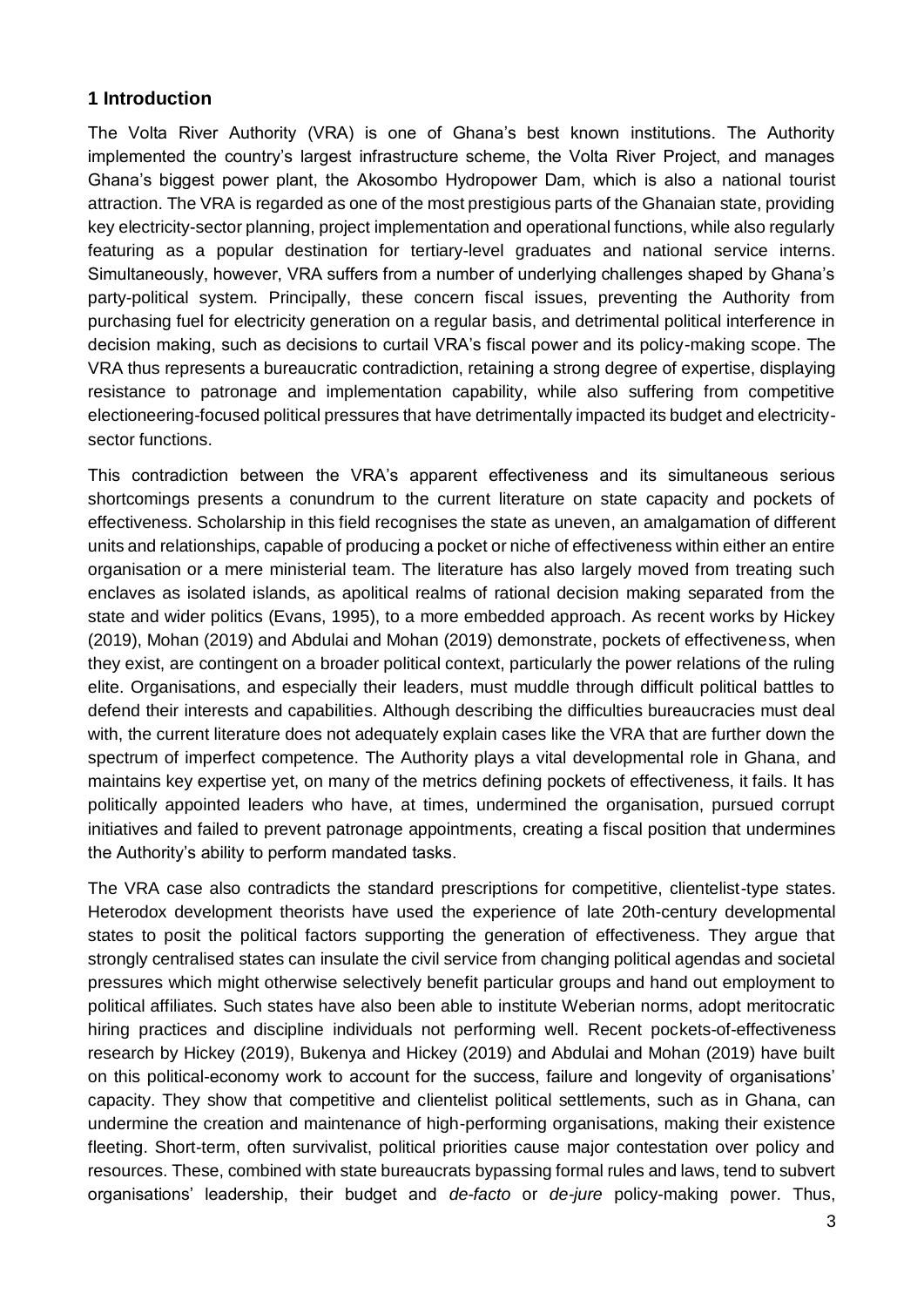competitive, clientelist societies with frequent changes in political leadership tend to undermine the sustained political sponsorship organisations need to build or maintain capability. Abdulai (2021), for example, finds that Ghana's pockets of effectiveness have struggled to maintain their performance over time under such political conditions. The VRA, by contrast, has maintained a position of relatively stable internal capability and a degree of independence, despite this wider context of subverted bureaucratic pockets of effectiveness in Ghana.

In examining this puzzle, this paper makes two arguments. The first is to assert the need for a greater focus on what we term 'good enough' effectiveness, referencing Grindle's (2004) call for a more pragmatic, strategic approach to governance reform. Building on Hickey (2019), Bukenya and Hickey (2019) and Abdulai and Mohan (2019), we should have a greater appreciation of those organisations capable of muddling through and maintaining expertise and implementation capability, but should also study this lower down the performance spectrum. Achieving development objectives, particularly within developing country contexts, often depends on such imperfect effectiveness, on partially hamstrung governmental organisations that can still generate results in some areas while failing in others. Building on the existing literature, the VRA also demonstrates the dynamism of this state capacity in action, showing the flux of supporting and degrading influences that continually reform the Authority's decision-making power, independence and capacity.

Our second central contribution concerns the role of ideas and social status. Sociological analyses of pockets of effectiveness, like that of McDowell (2020), who uses Ghanaian case studies, emphasise the importance of internal organisational sociology, including identity, perceived status and beliefs, to sustaining a work ethic. We complement such sociological explanations, and those relying on material power, by arguing that wider public perceptions of an organisation are equally vital. In the VRA's case, a historically grounded imbuing of the organisation as powerful and competent, and as a flagship of Ghana's high modernist development ambitions have helped to maintain a degree of reverence towards the institution, supporting political respect, independence and recruitment. Wider norms and beliefs are therefore worthy of attention as important influences on the bureaucracy's performance.

We now turn to analyse the literature on pockets of effectiveness and the interplay between bureaucracies and development. This starts with the literature on pockets of effectiveness and the underlying political factors generating such capacity. We then outline the critiques and new iterations of the pockets-of-effectiveness literature before launching into an application of this to Ghana. The empirical case of the VRA is then detailed, followed by an analysis and presentation of our key conclusions around path dependency, ideology and the maintenance of 'good enough' effectiveness under short-termist, election-focused and clientelist politics.

#### **2 Understanding bureaucratic capacity**

There is a growing academic interest in the role of bureaucracies in generating development. This is partly rooted in the increasing attention paid to market-economic reforms from the 1980s, the socalled structural adjustment programmes, and in later recognition in the 1990s that the implementation of these reforms, and the fulfilment of development agendas, relied on the state's capacity. Simultaneously, heterodox scholars of development have highlighted the successes of a number of East Asian countries – including Korea, Taiwan and Singapore – and the crucial role of centralised, relatively authoritarian states in their success. Evans' (1995) work gained particular prominence, as he argued that state effectiveness is increased when power is significantly delegated to a bureaucracy, allowing it to act independently according to technocratic advice rather than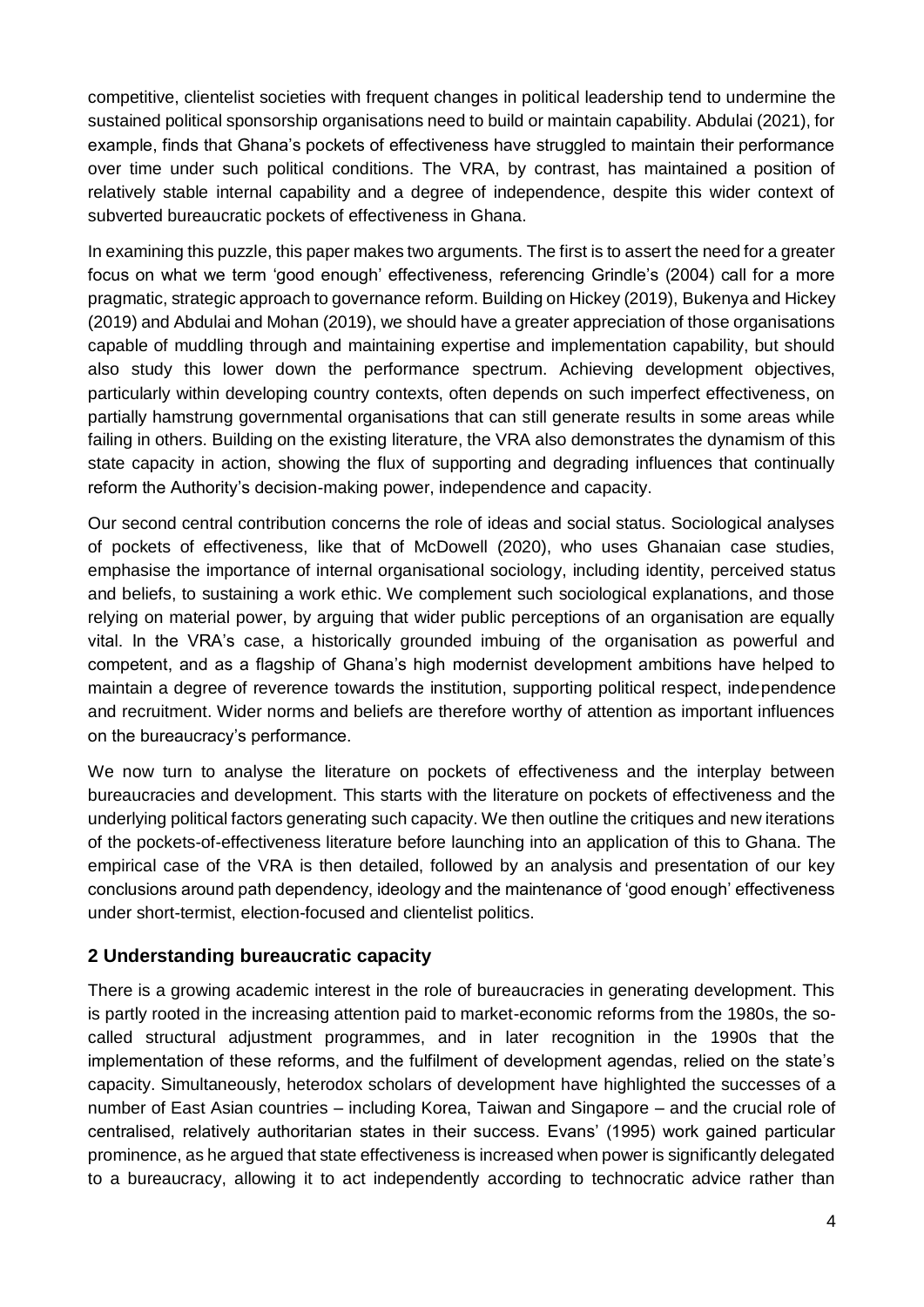political priorities. Ideally, such independence supports so-called 'Weberian characteristics', typically referring to meritocratic practices in recruitment and promotion, underpinned by a rational–legal administration. Other characteristics include the importance of a culture of achievement, with a sense of pride underpinning ambitions for higher civic purpose. Independence from politics is understood to create a supportive environment and prevent its opposite: clientelist practices whereby patronage dominates appointments and decision making.

However, achieving ideal bureaucratic practices across an entire state is a near impossibility in any global context, and perhaps particularly so in developing countries, where there tend to be less powerful formal legal governance and higher degrees of patrimonialism. This claim links closely to Migdal's (2001) State-in-Society approach, and Hagmann and Péclard's (2010) Negotiating Statehood framework, where they understand the state as a network, not as a monolithic entity, with different organisations and actors with distinct interests, ideas and beliefs negotiating political power and bureaucratic functioning. Grindle (2012) and Roll (2014) developed this insight into the 'pockets– of-effectiveness' concept, where smaller units of the state can defy wider patronage norms and dysfunction to establish high performance, even within more competitive and clientelist contexts. A classic example might be Nigeria's state oil company, but also Ghana's Cocoa Board (Whitfield, 2018) and, for specific periods, its revenue collection authority (Abdulai & Mohan, 2019), all three of which serve important political functions and have enjoyed some degree of independence, expertise and capability to deliver policy and mobilise revenue for the ruling elite. McDowell takes the pocketsof-effectiveness concept further to argue that niches of effectiveness exist below the organisational/agency level, and can be vital to the state's overall performance.

While increasingly mainstream as a concept, there are growing debates about how these pockets should be defined. Earlier literature, and particularly the work of Evans, emphasised the idea of organisational islands, separated from surrounding politics. Additionally, much of the mainstream good-governance literature prescribes autonomy and separation from the state to limit the influence of politics, with the latter assumed to lead to patronage, wasteful spending and corruption (North, 1990; Jeffries, 1993). Informed by principal–agent theory, bureaucracies in these authors' view should be governed by strict decision-making controls to limit patronage activities and corruption. These prescriptions assume that rational policy making is possible, that the state's implementation capabilities and civil service can, at least in certain pockets, be separated from politics. However, these idealised conceptions of neatly bounded rational government have frequently failed to capture the messiness of intra-state relations, the delegation of political decision-making power and the dynamic factors remaking the politics–bureaucracy interface. As Chemouni and Dye (2020) argue, the emphasis on autonomy and independence misses the necessary intertwining of expertise with legitimate political ambitions. This relationship is better captured by Svara's (2001) model, which refutes the idea of a strict dichotomy between civil servants and politicians as a myth, and conversely understands a successful relationship involving input from both parties in the creation and implementation of policy goals (Chemouni & Dye, 2020). Moreover, Grindle (2012) and others (Abdulai & Mohan, 2019; Bukenya & Hickey, 2019) argue that degrees of patronage, including through non-meritocratic recruitment, can coexist with high-capacity organisations and short-termist motivations to maintain political power. The classic East Asian developmental states, for example, have retained degrees of patronage alongside growing meritocratic recruitment and promotion (You, 2017). This is not to argue that patronage is positive, but rather that its existence is not disqualifying.

These arguments elicit questions about how such pockets of effectiveness emerge and are maintained. The literature here is divided between those emphasising the importance of the broader political economy and those focusing on organisations' internal sociology. The recent pockets-of-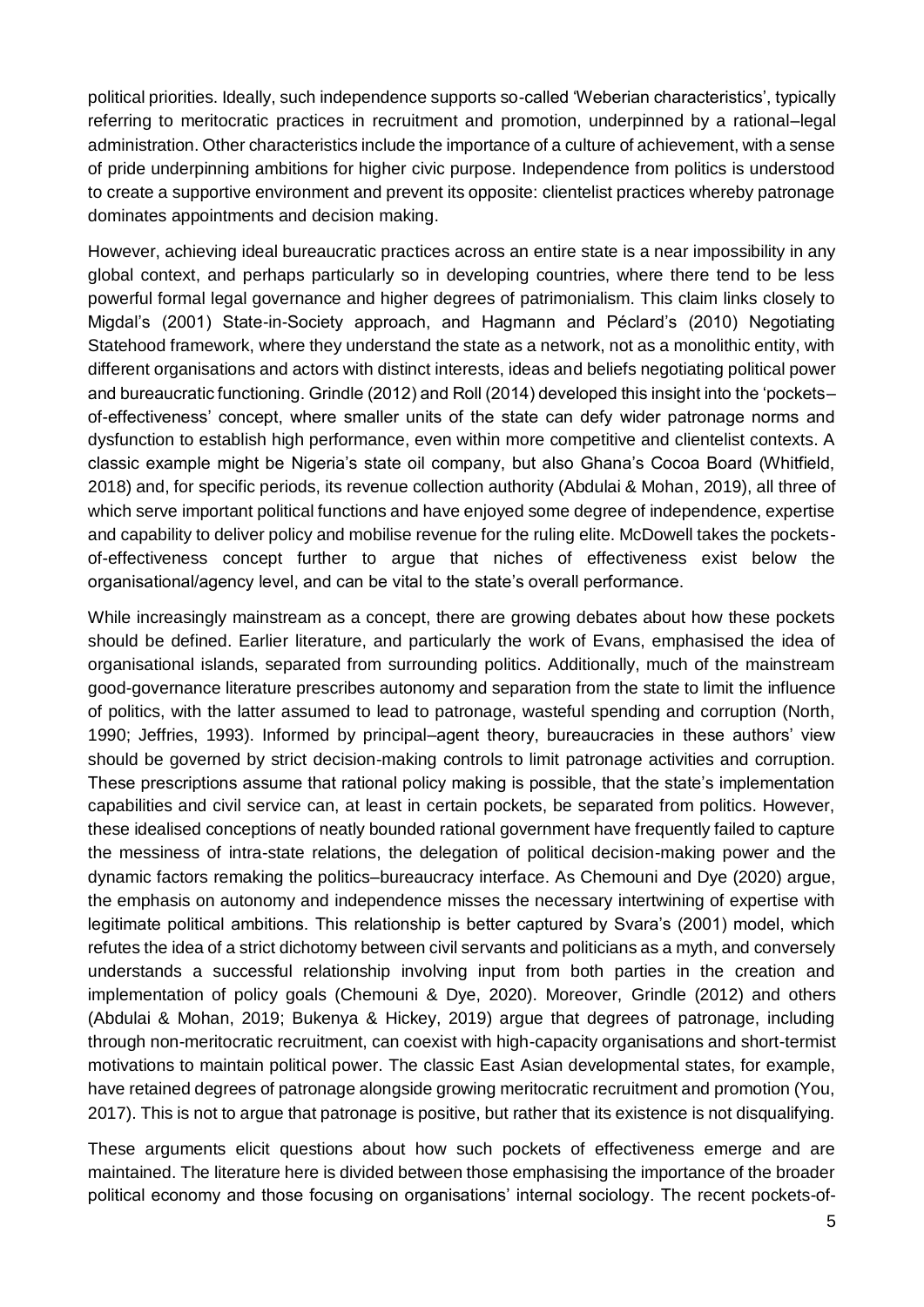effectiveness project of the University of Manchester's Centre for Effective States and Inclusive Development has furthered the conceptualisation of such effective niches as politically embedded (Hickey, 2019; Abdulai & Mohan, 2019). Its approach draws on the political settlements framework promulgated by Mushtaq Khan (2010, 2018). Khan posits that a narrow distribution of power among a cohesive ruling elite (ie one without strong internal contestation) facing little external societal threat to its dominance, is better able to forge broad agreement over a long-term development vision and can more easily direct resources towards long-term goals. These could include efforts to support an increase in bureaucratic capacity and pursuit of Weberian ideals. Theoretically, this would enable the concentration of resources in particular agencies and the shielding of bureaucracies from other political and societal pressures acting against meritocratic practices and expert decision making. This does not mean that pockets of effectiveness are incompatible with politically contested and competitive, clientelist political-economy contexts. Rather, it suggests that such conditions would undermine the longevity of organisations' effectiveness and the creation of new high-capacity agencies.

An alternative approach emphasises organisations' internal sociology as the key starting point. McDowell's (2020) recent monograph is prominent here, with her analysis emphasising the vital role of performance culture, hard work and pride in members' differentiated status. Leaders are important in this process, but she draws particular attention to the importance of their discretion over hiring, firing,<sup>1</sup> promotion and discipline. The argument here is similar to the political-settlement-inspired research on pockets of effectiveness above that emphasises the importance of 'techno-pols': expert technicians who take on leadership roles and fight political struggles on behalf of the bureaucracy (Bukenya & Hickey, 2019; Hickey, 2019; Abdulai, 2021; Abdulai & Hickey, 2016). However, McDowell (2020) argues that effectiveness can emerge without this. Despite the importance of political support in her pockets-of-effectiveness case study, McDowell also shows that friendly, lessactive support, or outright indifference from political leaders can also generate enabling conditions. Such conditions give discretion to civil servants, who can use it to cultivate an organisational *esprit de corps*. These differences notwithstanding, both perspectives share a complex, blurred conceptualisation of the relationship between civil servants and politicians, and of the embeddedness of any niche of effectiveness in a broader political economy. Our paper shares this grounding. Furthermore, rather than the earlier focus on excellence and the highest level of performance, as characterised by Evans (1995), it builds on recent work cited above showing that, to survive, pockets of effectiveness must often enter trade-offs that hamper their effectiveness in some ways. However, with VRA, we are looking at an institutional case further down the spectrum of effectiveness. Particularly with its fiscal situation, the analysis below shows how external intervention has reduced VRA's ability to perform in areas such as system reliability and maintenance, while the Authority nevertheless maintains capability in important functions such as planning. Thus, the paper more explicitly asserts the value of 'good enough' capacity and an appreciation of the imperfect.

Our analysis considers what the threshold for 'good enough' and for competent imperfection is, and how they are produced and maintained. The answer to the first question draws on Grindle's definition of 'good enough governance' (Grindle, 2004, 2017). She uses the term to refer to governance that does not cross the threshold of becoming detrimental to achieving development and poverty reduction. Similarly, we define 'good enough' as the level whereby an organisation has the competence to plan and implement policy in some areas, performing key public duties, but is

 $<sup>1</sup>$  Both in the formal sense, or given difficulties and civil servant protection, this can involve moving an individual out of a</sup> specific unit.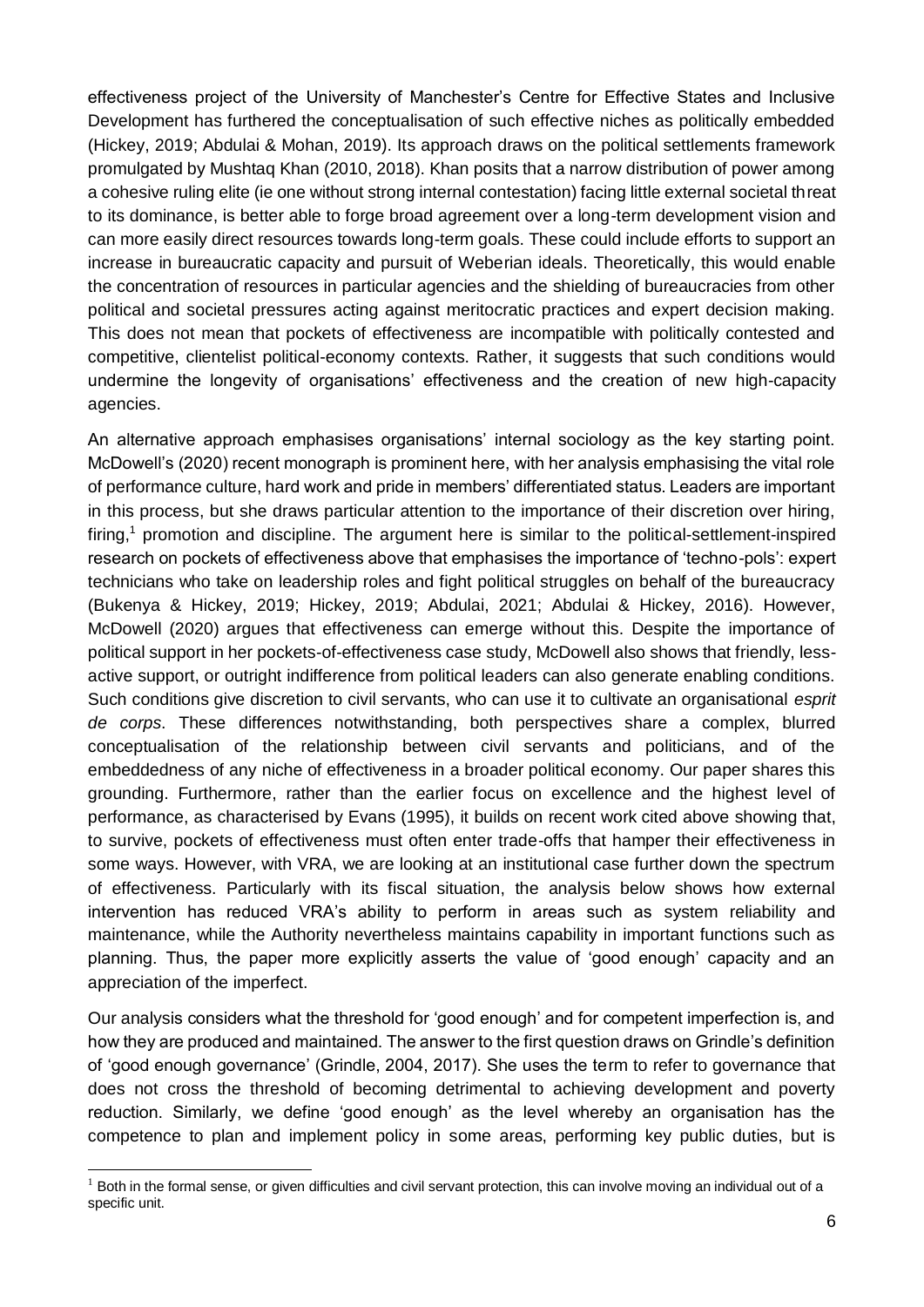simultaneously hamstrung in others. The organisation should contain some degree of the features associated with pockets of effectiveness, whether in staffing, recruitment practices, expertise or independence to conduct technical assessments and critiques. However, it may not be able to achieve long-term development objectives and may contribute to economic problems, especially regarding the state's debt. Thus, 'good enough' organisations will simultaneously be significantly compromised by degrees of patronage, outside societal pressure and/or significant political intervention, but will contain areas of competence, and will perform some key development-policy tasks.

Our second central argument is to emphasise the importance of wider societal ideologies, beliefs and perceptions in generating bureaucratic capability. This builds on Weber's original argument about the importance of an internal self-regard, an *esprit de corps*, a collegial culture focused on achieving organisational high performance. McDonnell broadens this emphasis on sociology, and the way it generates an internally recognised status and badge of honour that is crucial to explaining high-capacity teams within the Ghanaian state and their reproduction among new recruits. However, much of the literature (e.g. Roll, 2014) avoids going further to treat ideas and ideology as a serious influence on bureaucratic effectiveness and rather focuses exclusively on strategic interests as significant. Whitfield's (2018) insightful study of Ghana's Cocoa Board, for example, explains the organisation's trajectory through contestations and shifts in political power and the electoral interests of the elite. Others using the political settlement framework have gone further. Bukenya and Hickey (2019), and Hickey (2019) discuss the role of shared ideas among the elite informing pockets of effectiveness. They analyse the influence of ideas about who should own new oil discoveries, and how revenue should be managed, in determining decisions over what institutions should be created and their commitment to building capacity.

We extend this point by demonstrating that ideologies about development also matter. They shape the justifications for organisations and for practices, as well as an organisation's public status. In the VRA's case, we find the Authority imbued with modernist ideologies about development, implemented by a technical elite through top-down, large-scale technological transformation reminiscent of Scott's (1998) high modernism. This has bolstered VRA's prominent status within Ghana, whether in the view of state elites or of the general public, helping to reinforce its recruitment capability, allocation of resources and decision-making power. Thus, analysis of wider societal ideas, cultural standing and status, and not just of an organisation's internal sociology, are important factors shaping bureaucracies and their performance. In this paper's VRA case, ideology's importance works partly through path dependency. The term refers to how "initial moves in one direction elicit further moves in that same direction" (Kay, 2005, p 553). Typically, it involves three specific mechanisms. The first uses an economic metaphor, whereby significant sunk costs make continuing along a policy path more probable: a completed infrastructure project, for instance, is likely to be accepted and used because it exits (Beyer & Wielgohs, 2001; Arrow, 2000). Similarly, the second mechanism argues that initial investments create continuity because they cause returns on that investment (Pierson, 2000). The third mechanism concerns the influence of historically established interest groups, particularly civil servants in reputable agencies, in influencing continuity (Arrow, 2000; Pierson, 2000). Alongside these important endowed material resources and legal powers, we argue that ideology also works in a path-dependent way. Status, and association with current and future development can be historically established and passed on in the popular imagination, supporting an organisation's political backing, resources, employment attractiveness and *esprit de corps*.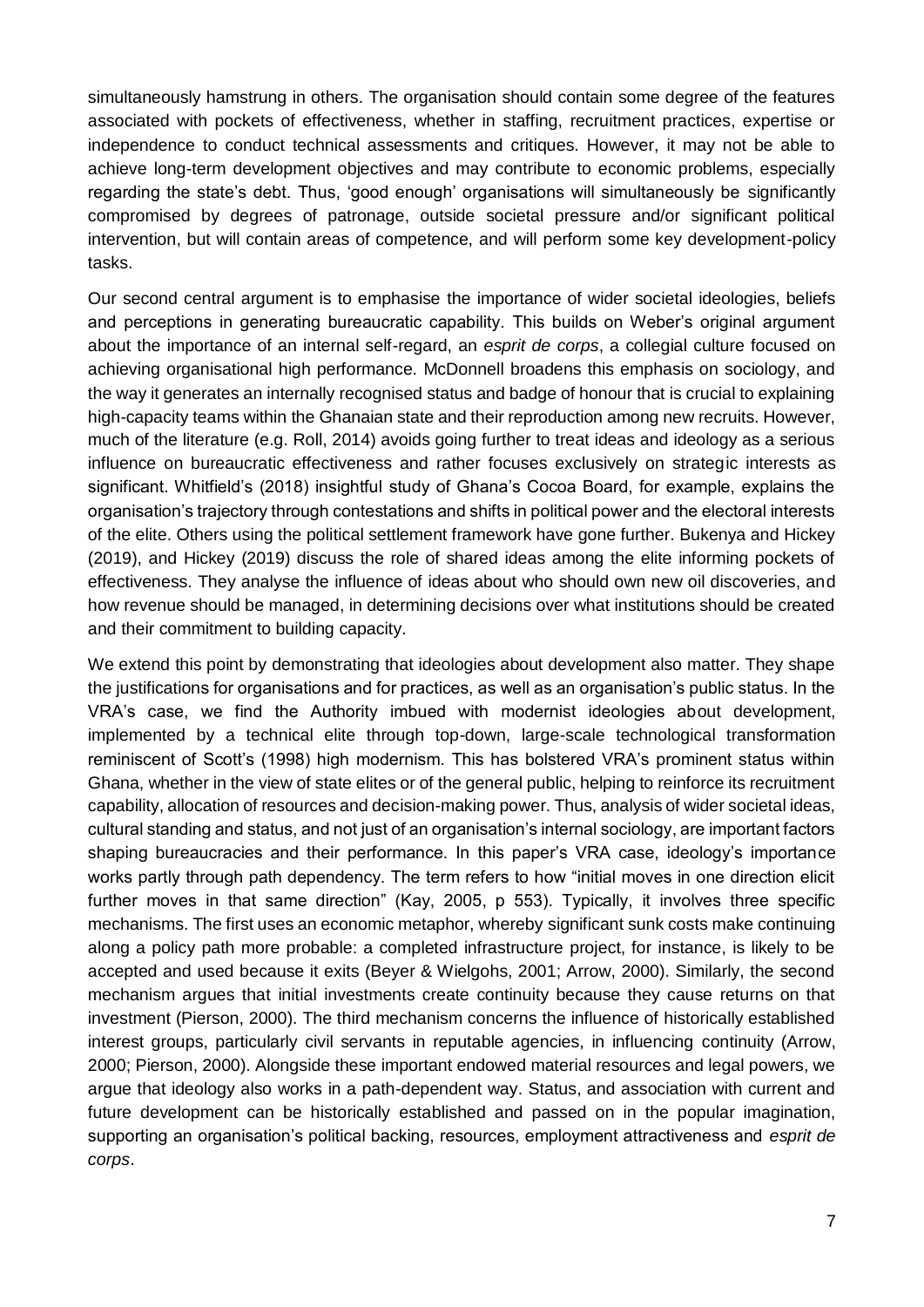We now turn to examine the political economy of Ghana and the way it shapes the country's bureaucracy, before detailing the VRA's history and its capacity. In doing so, we adopt the premise that bureaucratic capacity is dynamic. McDowell (2020, p 20) describes this conceptual foundation, with her approach "emphasising the dynamic tension of entanglement, of being embedded-yetdistinct, which underscores how distinctiveness is an active and ongoing accomplishment, rather than a given or natural endowment of the topography, as implied by the term island". Indeed, this point recalls earlier attention to policies' evolution and internal and external contestation (Thomas & Grindle, 1990; Brinkerhoff, 1996), an approach asserting a non-linear process of policymaking (Brinkerhoff, 1996). Our conceptualisation of the history, and the supportive and dismantling tendencies behind policy effectiveness contributes to this emphasis on dynamism, demonstrating the contestation bureaucratic agencies face.

#### **3 Ghana – the interaction of party politics with the bureaucracy**

Ghana's politics is marked by its highly competitive nature, a feature that drives short-termist election-focused policy making and clientelism (Whitfield, 2011). This competition has historic roots, with the country lacking a dominant precolonial state or ethnic group: Ghana is the 12th most diverse country globally (McDonnell, 2016), with the largest linguistic cultural group (at 43% population), the Akan, split (McDonnell, 2017). Largely, these divides have tended to form around two major political traditions. One was initially personified by independence leaders Danquah and Busia and is now led by the New Patriotic Party (NPP), whose key constituencies lie in the Akan group and the Asante region. The NPP is somewhat conservative and supportive of the chieftaincies. The second tradition was pioneered by the inaugural President Kwame Nkrumah, and reformed by President Jerry Rawlings and the National Democratic Congress (NDC), albeit in a more populist guise. Both Nkrumah (and Rawlings (1979, 1981–2000<sup>2</sup>) presided over periods of one-party dominant rule, with considerable power concentrated in the Presidency enabling a push for modernisation plans, industrial policy and reforms. However, these periods were short-lived, and since the return to multiparty democracy in 1992, both presidential and parliamentary elections have been keenly contested. This also makes elections significantly expensive for both parliamentary and presidential candidates (CDD & WFD, 2018; Whitfield, 2018).<sup>3</sup>

The competition between these two dominant ruling groups has had a number of longstanding influences on the structure of the state, the distribution of decision-making power and policy-making processes. The concentration of power within the executive emerges as a key feature, where the President and ministers deploy their strong control over decision making to ensure electorally beneficial policy making. This trend, though having roots in the Nkrumah era, became entrenched within Rawlings' reign, with almost all key positions in government filled by people dependent on his support (Nugent, 1999). This supreme power of the Presidency remains in place.<sup>4</sup> In addition to appointing ministers, the president chooses the boards and heads of state agencies and companies.<sup>5</sup> Key state agencies, including the VRA, are therefore directly accountable to the Presidency rather than to the relevant line ministries.<sup>6</sup> This is demonstrated in the swiftness with which the boards and leadership of supposedly independent government organisations are replaced after an electoral transition, particularly for agencies handling significant volumes of finance, or with

<sup>2</sup> Rawlings was the elected President between 1992 and 2000.

<sup>3</sup> For example, spending on advertising rose from US\$30 million in 2004 to \$100 million in 2008.

<sup>4</sup> President Atta Mills (2008–12) tried to change this, with a commission reporting on how to reduce the Presidency's power, but his death in office spelled the end for this process.

<sup>5</sup> Twenty Interviewees across the Centre for Democratic Development, University of Ghana, Ministry of Energy, VRA, MIDA, GIZ, JICA, MCC and World Bank, 2018–20.

<sup>6</sup> Interviews, researcher and senior World Bank officials, 2019–20.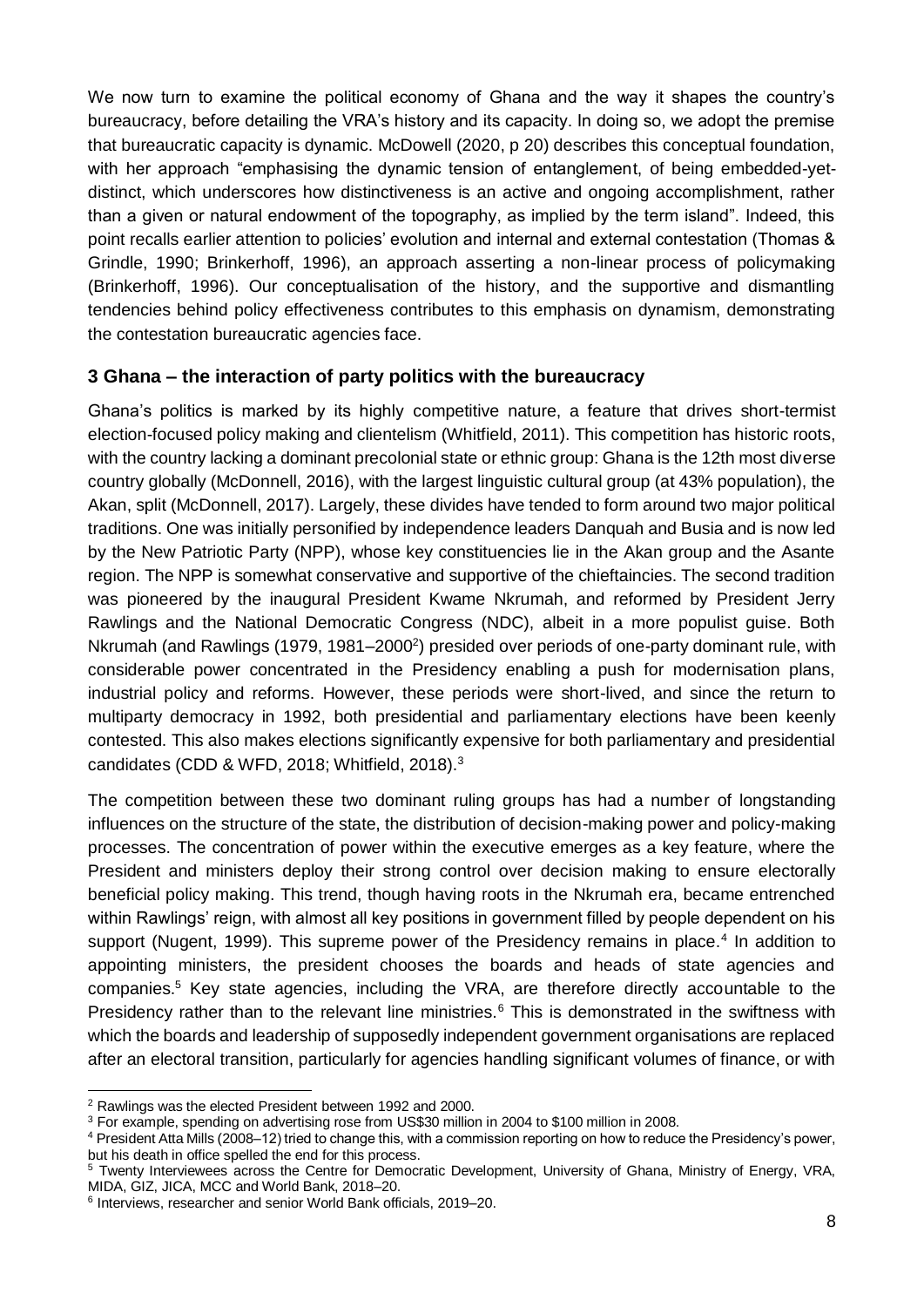direct influence over the electorate, such as the electricity distribution company, the Electricity Company of Ghana (ECG) and tariff-setting Public Utilities Regulatory Commission (PURC).<sup>7</sup> The short-term electoral focus of Ghana's political system thus undermines the independence of public institutions, with both *de jure* and *de facto* governance practices aligning civil servants with political interests.

The short-termist focus of Ghana's democracy also negatively affects ministry and governmentagency budgets. Rent seeking is also widespread, typically involving the government handing out contracts to allied companies who can then support politicians' personal wealth and campaign finance. A recent example concerned the Ameri power plant, with connections to the president's family, but this practice has been more widely studied with regard to local content development in the oil and gas sector (Ayanoore & Hickey, 2021). Additionally, governments tend to provide universal giveaways as part of electioneering strategies and to conform to geographic patterns of spending calculated to maintain or bolster support of Ghana's strongly regional voter base. Both the NDC and NPP retain strongly dominant areas (eg Volta versus Asante regions, respectively) and compete over swing regions (eg Greater Accra and Central). The state's budget – and that of specific policy programmes – is typically filtered through this geographical electoral lens, as exemplified by quantitative analysis of the spending variations in electrification (Briggs, 2012; Cuesta-Fernández, 2018) and education (Abdulai & Hickey, 2016) under the two parties. President Rawlings particularly accelerated this with his campaign vision of modernity, involving the extension of roads and electricity to his electorally strong rural areas (Nugent, 1999). More widely, politicians are consistently pressured to maintain populist spending policies, such as subsidies for fertiliser and low tariffs, even if – as in the latter case – they are below the system's cost, as is the case for electricity (Dye, 2020). Moreover, money planned for spending on specific policy areas is frequently diverted. A recent example is the spending on the NPP's Free High School policy, largely through a specific fund generated by petroleum resources, and earmarked for capital projects in a variety of key sectors (Fusheini et al, 2017). A further cost pressure stems from handing out jobs to party foot-soldiers and cronies, either through employment in public schemes such as the Youth Entrepreneurship and Employment Programme (Whitfield, 2018), or by directly increasing the payroll of agencies, with implications for the bloating that has characterised bodies such as the ECG. The budgets of ministries and state agencies are therefore squeezed on multiple fronts.

A number of academics have argued that overall, Ghana's short-termist political system significantly undermines the performance of the state (Abdulai & Crawford, 2010). Brierley (2020), for example, notes that increased political oversight of civil servants, rather than leading to increased accountability as posited by some theorists, serves political ends in Ghana. Politicians push civil servants to increase rent extraction for the state, but end up diverting this money towards electoral objectives. In contrast to a meritocratic system, civil servants' progress is frequently influenced by political parties (Brierly, 2020. This is partially echoed by Abdulai and Crawford (2010), who find widespread corruption and capacity gaps, and McDonnell (2017; 2020), who reports that many civil servants have an additional job, with implications for a weak performance culture. This partly stems from the lack of money to pay sufficient wages but also from a weak work-ethic culture among many parts of the civil service, something rooted in a lack of meaningfully delegated decision-making power or budgets to support performance. Both these combine to undermine meritocratic recruitment and the prestige of government work. Altogether, Ghana meets many of the predictions associated with the character of a competitive, fractured, and clientelist state. Pressures to win elections, to keep warring factions onside, and to build up sufficient campaign finance generates rent seeking,

 $7$  Others, such as the Energy Commission, have more consistent leadership.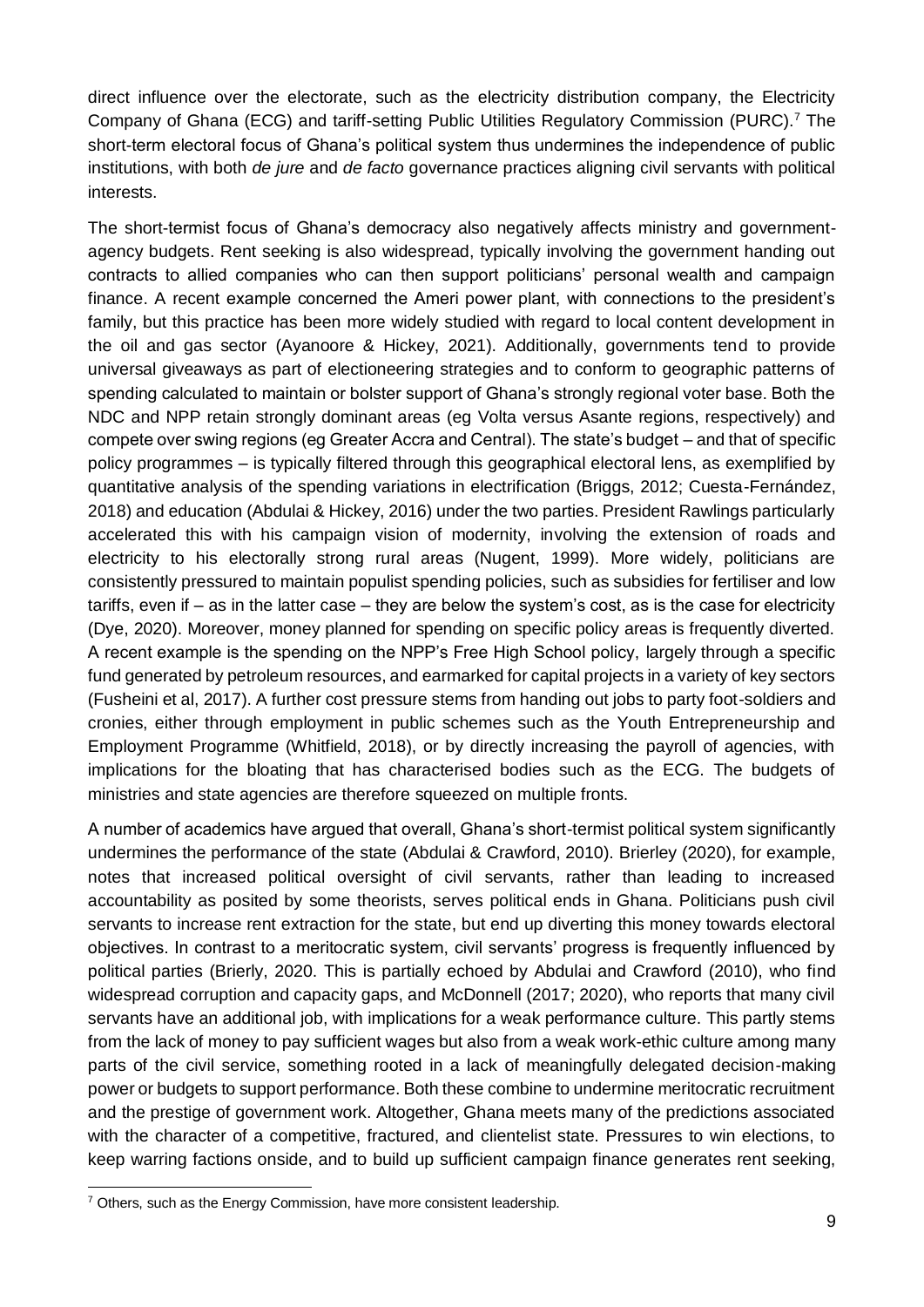short-termist policy making and strong executive control, which in turn undermine the work culture, budget and technical influence of the country's bureaucracy.

However, McDonnell (2017; 2020), in line with her 'Patchwork Leviathan' thesis, argues that this short-termism is not uniform across the state and that specific units, departments and agencies retain important Weberian characteristics. Her central example is the budget office of the Ministry of Finance, with a strong work ethic and pride among its staff contrasting with the rest of the ministry and able to persist over time. Such effectiveness appears to have been more widespread under Rawlings's one-party state; Whitfield (2018) describes this era's raft of high-achieving techno-polls running key state agencies focused on industrialisation and development. The transition to democracy and competitive elections gradually pushed these individuals out as pressure to force through side payments and kickbacks increased, but this does underline the variation in effectiveness over time. Additionally, there are examples of effective state agencies, such as the Cocoa Board, which manages the purchasing and marketing of cocoa, one of Ghana's major exports. Both political parties are strongly incentivised to support its narrow role in collecting crucial finance for the government, in extracting products from farmers and in increasing cocoa farming productivity. Narrow support for the Cocoa Board therefore exists, although it is confined to the organisation's ability to raise revenue, not to upgrading the sector's position in global value chains (Whitfield, 2018).

A complex, varied pattern can be seen in the oil sector, where recent works find significant operational disruptions within the Ghana National Petroleum Company (GNPC). GNPC's capacity has both thrived and ebbed following its establishment by the Rawlings regime in 1983, despite strong incentives to foster effectiveness and increase state revenues (Asante et al, 2021). Tsatsu Tsikata, a close ally of Rawlings, pioneered the Corporation's operations with a statist agenda to gain control over oil, using his political connections to build GNPC into a relatively independent national oil company with a cadre of capable technocrats (Mohan et al, 2018). However, the NPP directly targeted and dismantled these close links between the Provisional National Defence Council<sup>8</sup> (PNDC)/NDC and GNPC upon assuming power in 2001, citing the corporation's statist character as responsible for the unsuccessful exploratory attempts under Tsikata, as a result of limited foreign investments. The party drastically downsized GNPC as part of a political calculus to rid the corporation of NDC appointees, which included jailing Tsikata for causing financial loss to the state, despite these moves undermining the capacity GNPC had built over the years (Mohan et al, 2018). Upon returning to power in 2009, however, the NDC reversed the NPP's restructuring plans, reinvesting in GNPC's capacity to play a leading role in negotiations with international oil companies (Hickey et al, 2015). This has remained in place, with the Corporation regarded as a relatively 'efficient agency', as reflected in its increased equity participation and in its total assets since the commencement of oil production in 2010.

The discovery of oil simultaneously increased GNPC's precarity, however. The discovery meant that the corporation has major potential to generate rents and it has therefore faced increasing capture by top politicians. The president unilaterally appoints the Corporation's top management and members of the governing board, including considerable numbers of middle to junior-level positions based on partisan political considerations (Asante et al, 2021). This, coupled with the regular purging of perceived political appointees, undermines the corporation's bureaucratic capacity and is "highly disruptive" to its plans (African Natural Resources Centre, 2019). A major challenge of political interference is that GNPC struggles to finance its own budget, as a result of its resources increasingly

<sup>8</sup> The forerunner to the NDC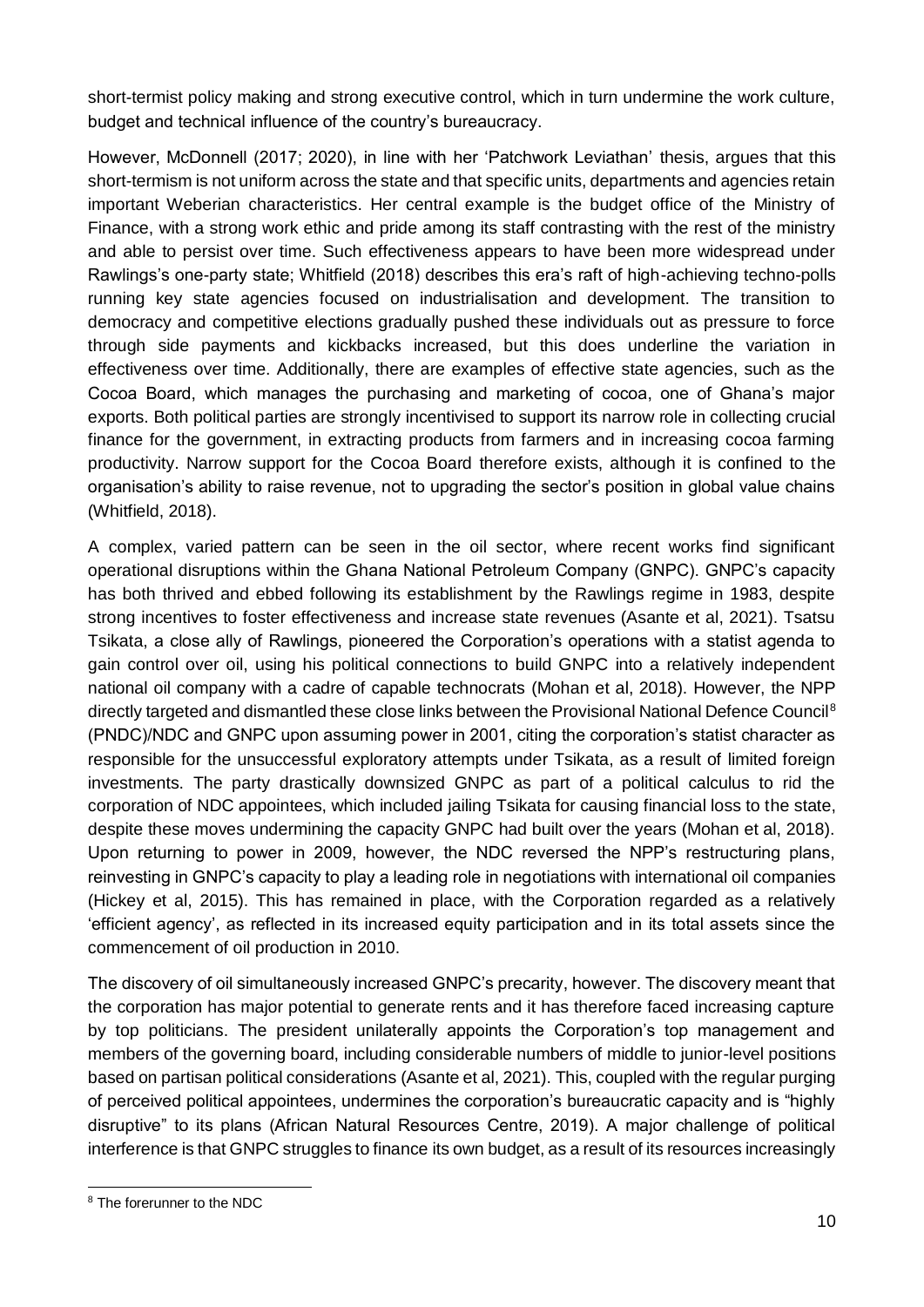being expended on so-called 'quasi-fiscal expenditures', the diversion of funds towards other government spending upon request by the finance minister (Asante et al, 2021). This undermines the Corporation's capitalisation capacity, and means it relies on loans and cash reserves earmarked for key projects to fund important administrative and operational expenses. Overall, GNPC remains central to oil production in Ghana, progressively investing in its capacity and exploration remit. However, political interference continues to undermine its independence and power, including its ability to plan for the long term (PIAC, 2020). This stands in contrast to other countries' establishment of pockets of effectiveness in the oil sector in spite of arguably worse competitive, clientelist norms – Nigeria being perhaps the premier exemplar.

In sum, there is evidence that parts of the state, within particular narrow remits, are high performing. However, Ghana's 21st-century political context contains many drivers undermining the civil service's capacity, and the establishment of new pockets of effectiveness, even in key strategic areas such as the governance of oil. The above analysis primarily focuses on strategic interests to explain this pattern, especially those related to short-term election strategies, and on the concentration of political power and what it enables. Ideas feature less, and ideology is essentially absent. How does the VRA fit into this picture? It was established during an earlier period of postindependence relative unity as a bureaucratic enclave but has suffered from government interventions and its break-up into different utilities. The following section analyses the VRA. We first detail its history and its founding, then turn to our main focus of explaining the VRA's 21st-century performance.

#### **4 VRA, founding and history, 1961-2000**

The Volta River Project is arguably the most significant single legacy of President Kwame Nkrumah, one of Ghana's independence leaders. The project was the key component of Nkrumah's development plan, consisting of a modernisation mission that was supposed to leapfrog the country into a transformative future through the construction of the Akosombo Dam and the Volta Lake, and a large-scale spatial reorganisation (Miescher, 2022). Nkrumah took direct inspiration from the American dam-building modernisation model adopted by the Bureau of Reclamation and the Tennessee Valley Authority (TVA) (Hoag, 2013). The model espoused dams as capable of generating a totalising modernising transformation underpinned by the reordering of society and the environment along scientific lines through the technologies of electrification, irrigation and industrial development. The TVA founders were especially zealous in proclaiming dam infrastructure as the bedrock of total societal transformation, modernising backward smallholder farming communities with urban living, electricity, planned large-sale agriculture and industrialisation (Klingensmith, 2007). The TVA and Bureau directly supported the Volta project with technical advice, including visits from key officials and ministers from both sides. The VRA thus emerged as a TVA-style agency to lead the Volta River Project (Miescher, 2014b), with a wide-ranging mission to transform and manage the Volta River valley, Akosombo Dam and electricity grid (Klingensmith, 2007).

Miescher's (2014a) history of the project recounts the steps taken to realise this vision, including the creation of a state-of-the-art resource centre and library on river-basin planning and dam development. Nkrumah himself initially headed the VRA, overseeing a technocratic recruitment drive. Efforts to secure qualified staff went beyond wages. As with other hydroelectric dam agencies, the VRA established its own departments for staff welfare, including schools, a hospital and accommodation. To support its financial power, the VRA directly collected revenue from international sales to neighbouring countries and from Volta Aluminium Company Ltd (Valco), the aluminium smelting plant that was the lynchpin of the Volta industrialisation plan. Overall, this independent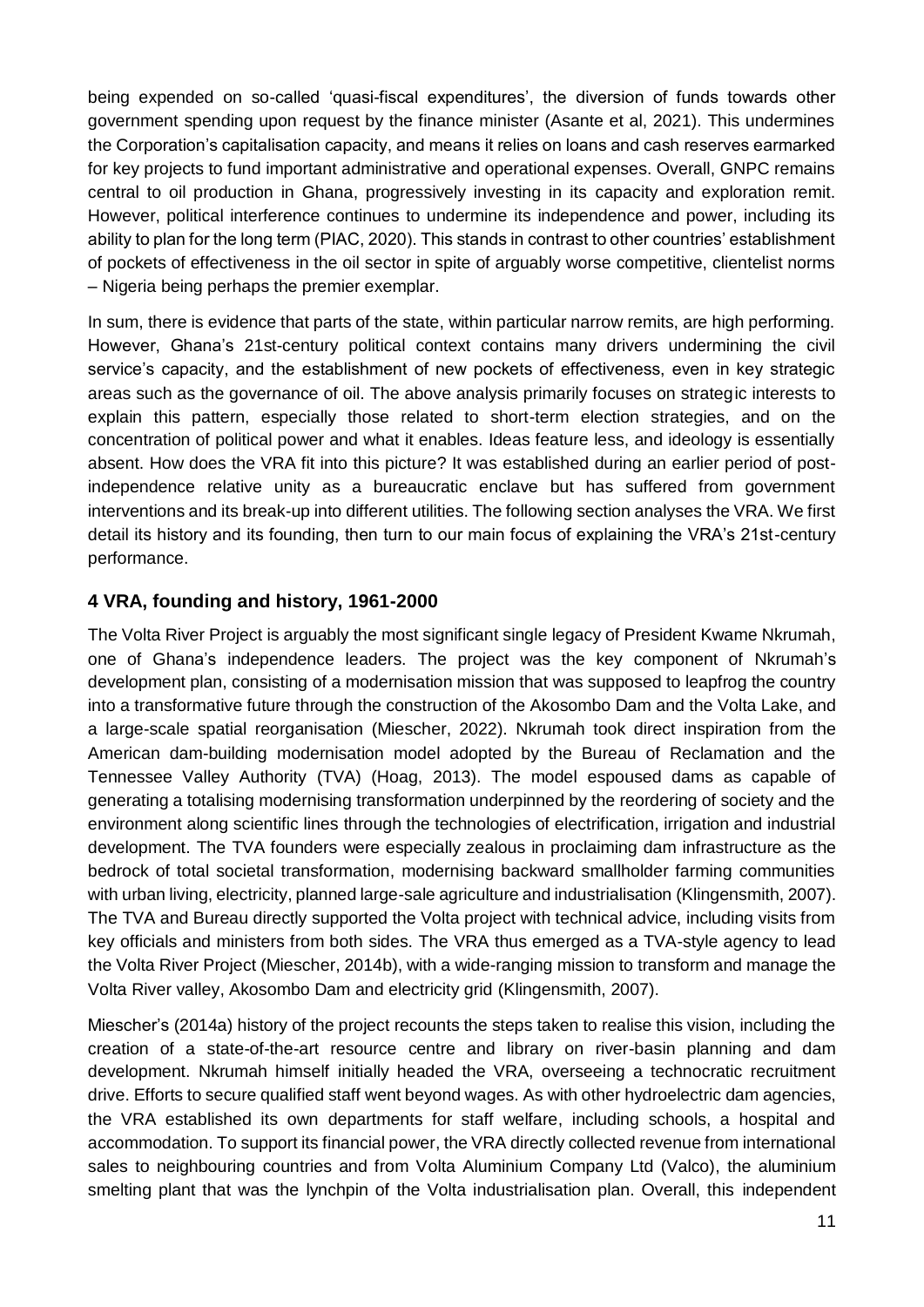revenue and institutional independence shaped a perception of the VRA as a state within a state, an organisation unto itself.

This reputation enhances the VRA's public status. The Akosombo Dam is a national symbol, stamped on bank notes, and Ghana's largest power plant. The dam rapidly became a major tourist destination, even while under construction (Hoag, 2013), and now attracts about 70,000 visitors a year (Miescher, 2014b). Moreover, VRA's status has been enhanced, with the Authority overseeing the technical planning and assessments for additional hydropower dams at Kpong and Bui until the NPP government established the Bui Power Authority (BPA) to operate the latter. This action does not appear to have been a slight to the VRA, however, with the dam's key planners stating that BPA's creation stemmed from conditions over its funding by the Chinese government, and revenue management for loan repayment, rather than a calculus to reduce VRA's influence over hydroelectric generation.<sup>9</sup> Indeed, VRA staff constituted the majority of BPA's initial leadership and trained its officials.<sup>10</sup> The Authority continues to lead hydropower planning and construction in Ghana, as evidenced by the under-construction Pwalugu Dam, which was planned in detail for a decade. VRA's expertise in electricity planning and project management meant that it was also turned to in the 1990s to build Ghana's first thermal power plants, and currently owns five oil and gas plants.<sup>11</sup> Thus, despite the recent boom in private power producers (Dye, 2020), VRA remains Ghana's primary electricity generator. The Authority also plays a key role in electrification, managing the distribution grid in Ghana's Northern regions through a subsidiary, the Northern Electricity Distribution Company (NEDCo). The VRA's size and revenue meant that it was entrusted to subsidise the cost of electrifying this more sparsely populated area. Electrification became a key electoral issue in the 1980s under President Rawlings. Rawlings used the electrification of towns and rural communities in northern Ghana as an important electoral mobilisation mechanism, helping him to cement his party's enduring popularity in these areas. Overall, VRA's prominence in the planning and delivery of major development projects has made it near indispensable to successive governments for electricity generation and the country's electrification mission. We now turn to this article's main focus – the VRA's effectiveness in the 21st century.

#### **5 VRA under the Fourth Republic: gradual erosion or resilience?**

We now turn to examine how this state agency survived the transition to Ghana's democratic Fourth Republic. Focusing on the period 2001 to the present day, we first analyse key features of the VRA and its degree of merit-based practices, its independence in technical decision making and its influence over sectoral policy making and work culture. We demonstrate how these findings are rooted in VRA's history and embedded societal perceptions. However, we also demonstrate that, throughout the past decade, VRA has been undermined and has had to muddle through competing sets of short-termist policy making by governments focused on individual and party-political power. The result is a considerable degree of retained competences, but simultaneous dramatic fiscal challenges.

#### 5.1 Meritocratic practices

In terms of recruitment and internal appointments, VRA largely follows meritocratic practices. Interviews and survey data reveal that the organisation retains a high level of control over who is employed, with an approach targeting highly qualified and technical persons (Table 1). Over 90% of

 9 Interviews, senior officials, Energy Commission and VRA, 2020.

<sup>10</sup> Interviews, senior officials, VRA, 2020.

<sup>11</sup> Namely TAPCO (T1), TICO (T2), TT1PP, TT2PP and KTPP.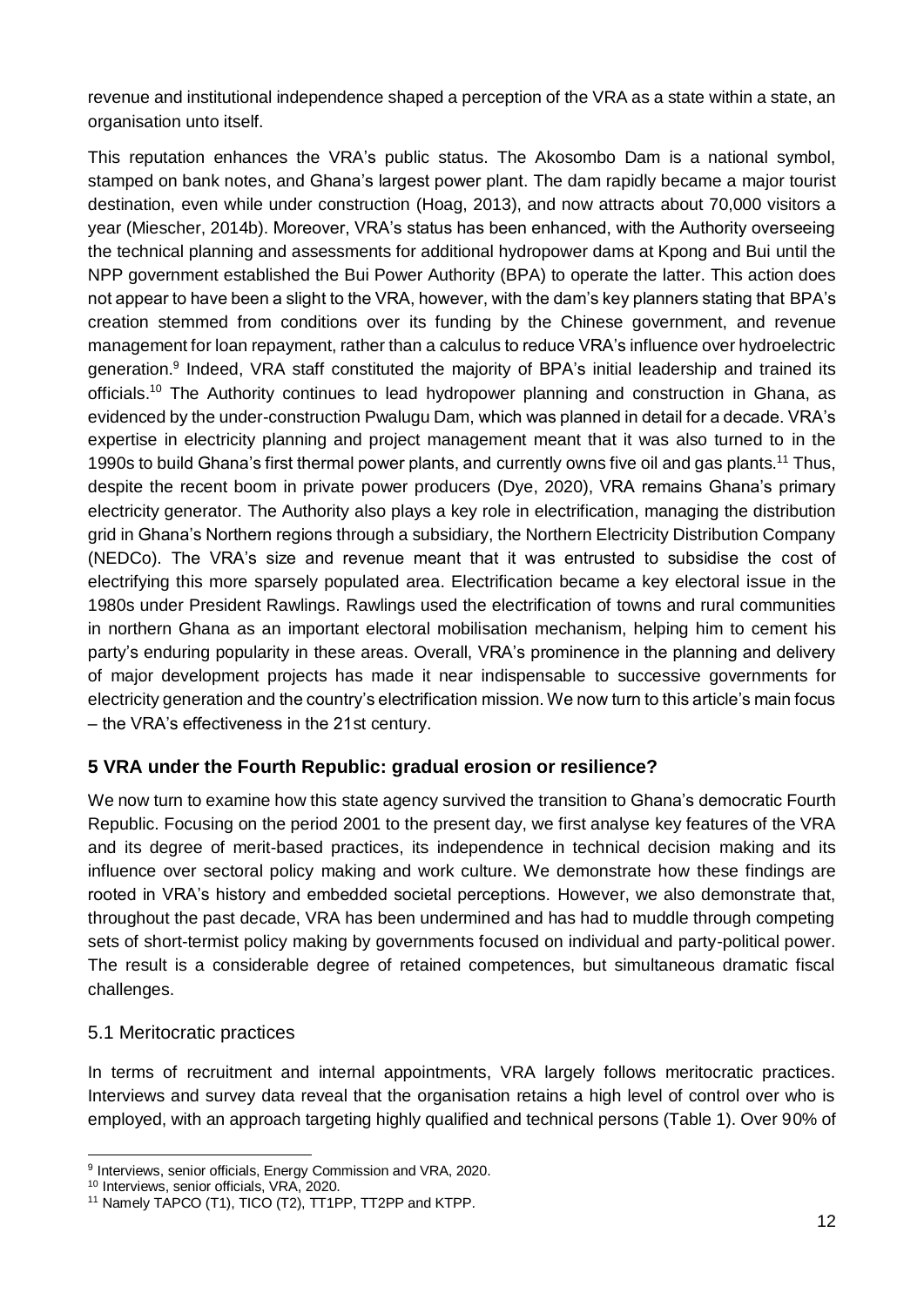the staff surveyed from across the Authority's departments had a master's degree in a range of fields, including 'electrical engineering and renewable energy systems', 'energy justice and environmental sustainability' and 'energy and power systems management'. This is possible to maintain given the high demand for VRA jobs. Working for the Authority is regarded as among the best careers to have, something rooted in its autonomy over remuneration and allowances. Both core and administrative staff are paid well relative to typical public sector workers.<sup>12</sup> VRA also uses performance incentives, conducts regular capacity building and makes flexible loan schemes available to staff, as well as providing schools, housing, hospitals and medical insurance extending to immediate family members.<sup>13</sup> An active VRA union protects these benefits. Promotion is also reported to be meritocratic, often based on demonstrable staff performance and commitment to capacity development.<sup>14</sup> Despite claims of some instances of political influence in our study, such appointments are not overt and those within VRA suspect it is most likely confined to the top managerial level.<sup>15</sup> Even where political influence is levied, candidates are generally considered competent.<sup>16</sup> Although junior-level employment is sometimes determined by close connection to a politician or senior member within VRA, this practice does not match up to the level of cronyism associated with recruitment within the broader public sector, and is not reported to affect performance.<sup>17</sup>

|                |                                             | Rank from 1-not important to 5-very important |                 |                |                |                |       |
|----------------|---------------------------------------------|-----------------------------------------------|-----------------|----------------|----------------|----------------|-------|
|                |                                             |                                               | 2               | 3              | 4              | 5              | Total |
| $\mathbf 1$    | Recruitment exam                            |                                               |                 |                | $\overline{2}$ | 118            | 120   |
| 2              | Technical competence                        |                                               |                 | 1              | 11             | 108            | 120   |
| 3              | Educational qualifications                  |                                               |                 |                | 10             | 110            | 120   |
| $\overline{4}$ | Professional experience                     |                                               | $6\phantom{1}6$ | 9              | 41             | 64             | 120   |
| 5              | Political party affiliation                 | 93                                            | 10              | 10             | 5              | $\overline{2}$ | 120   |
| 6              | Identity (ethnicity, religion)              | 111                                           | 8               | 1              |                |                | 120   |
| $\overline{7}$ | Identity (gender)                           | 112                                           | $\overline{2}$  | $\overline{2}$ | $\overline{4}$ |                | 120   |
| 8              | Social connections (eg family, school, etc) | 104                                           | 10              | 5              | 1              |                | 120   |

#### **Table 1: Factors influencing recruitment of entry-level positions in VRA**

#### *Training, expertise and organisational culture*

Alongside these meritocratic practices, underpinned by financial incentives, the VRA commits to internal training. At junior levels, staff receive training from the VRA Academy, including field training from the more senior and experienced staff. Most operational and senior staff have postgraduate degrees, but their skills are also consolidated and built routinely through on-the-job and international

<sup>12</sup> Interview, senior official, Energy Commission, 2020.

<sup>13</sup> Interviews, senior official, VRA, 2020.

<sup>14</sup> Interviews, senior official, VRA, 2020.

<sup>15</sup> Interviews, senior official, VRA, 2020.

<sup>16</sup> Interviews, senior and junior officials, VRA, 2019–21.

<sup>17</sup> Interviews, senior and junior officials, VRA, 2019–21.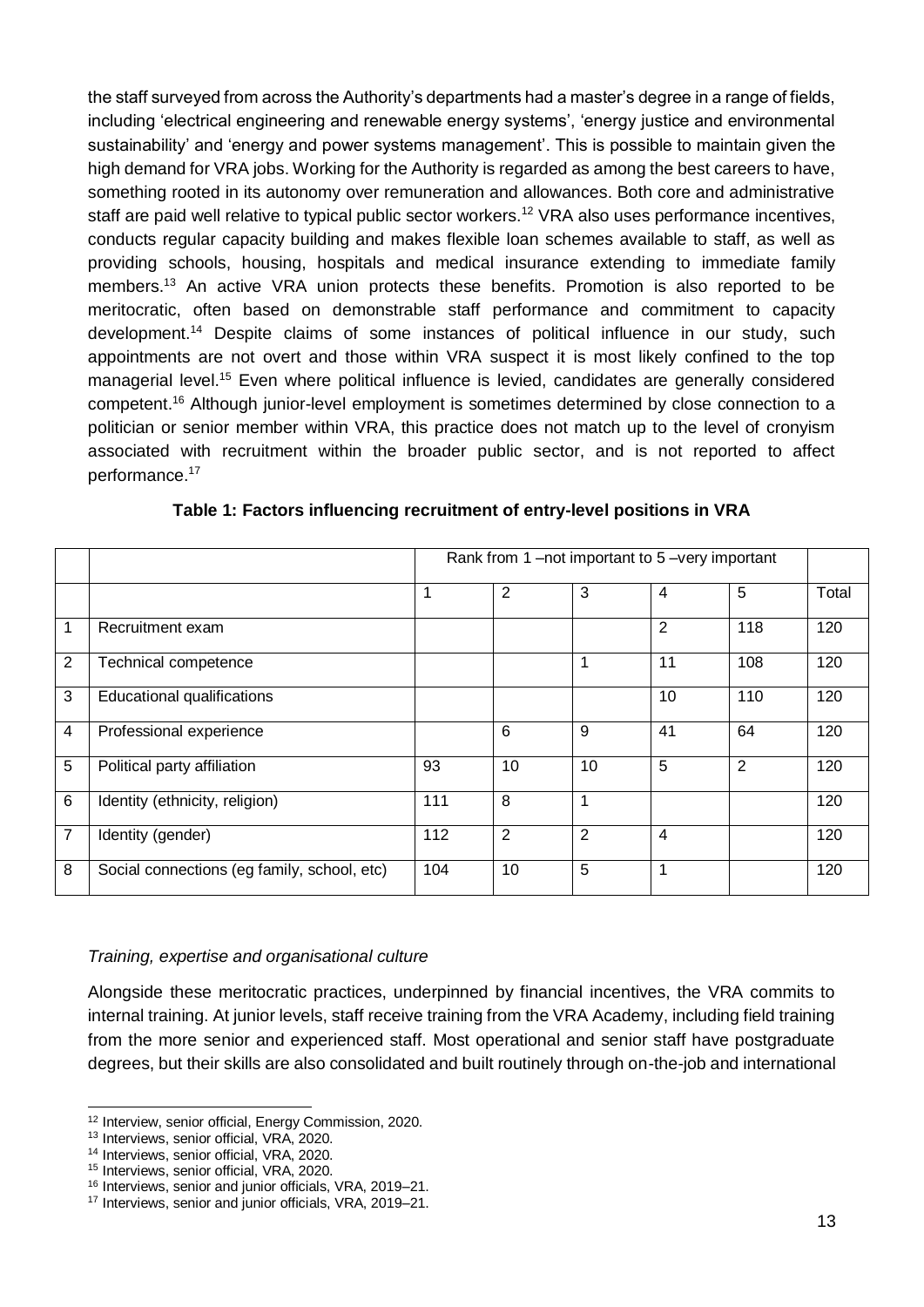training, alongside participation in conferences and workshops. Funding support for capacity building by international donor agencies such as the World Bank, African Development Bank, Deutsche Gesellschaft für Internationale Zusammenarbeit and the Japan International Cooperation Agency have helped to improve the expertise of VRA engineers in building a resilient energy system, including integrating mini-grids and renewable energy technologies.<sup>18</sup> These training experiences support VRA's expertise in technical–economic models of power-supply planning. The VRA conducts water and power system modelling using internationally recognised programmes, including static and dynamic analyses aimed at ensuring power-system reliability,<sup>19</sup> which are then shared with Ghana's other major utilities, the transmission firm GRIDCo and the distributor in the nation's South, ECG. Modelling also supports the Authority's project execution capability. Unsurprisingly, then, VRA has been the key organisation entrusted with implementing diversification to thermal electricity generation, solar power and new dams.<sup>20</sup>

Notwithstanding the important relationship between these material incentives and the staff competences within VRA's bureaucracy, both senior and junior staff emphasise the role of the Authority's organisational culture in ensuring meritocratic practices, with a focus on training and capability. Interviewees noted that successive CEOs and unit heads have upheld the notion of VRA as a key conduit for development in Ghana and, in so doing, reinforced the Authority's organisational culture of professionalism, work ethic and commitment to delivery.<sup>21</sup> This echoes McDonnell's (2017; 2020) findings about other parts of Ghana's high-performing civil service teams, where a strong organisational culture has been key to the performance and longevity of capacity.

#### 5.2 Instances of and resistance to corruption

The VRA predominantly use petitions and public discourse to fight political interference and internal corruption, reinforcing evidence of the Authority's power and the agency of its staff. The VRA is not immune to the tendency within Ghana to use state agencies as a vehicle for rent seeking. This primarily occurs through contracts for services or materials which are awarded without competitive bidding to party cronies and politicians, thereby turning public procurement into revenue for personal enrichment or electioneering activities. The table below, demonstrating significant and sudden increases in administration expenses, indicates the presence of this type of activity occurring without contextual justification. A prominent recent example is the 2011–16 system upgrade to the Oracle E-Business Suite. A senior staff appraisal letter (VRA, 2016) to the VRA board imputed corruption when the contract, initially priced at US\$4,262,000, doubled to \$8,264,810 in 2016, while the project consultancy fees also doubled from \$242,000 to nearly \$1 million. Another overt case involved the CEO extending his contract past retirement age and adding a 40% annual bonus in 2016 (VRA, 2016). However, VRA staff fought against these issues. The Senior Staff Association used these examples to petition the president to remove a number of executives from office in 2016, an initiative which succeeded. This further demonstrates a resilient work ethic and performance culture within VRA.<sup>22</sup>

#### **Table 2: Growth of administrative expenses**

<sup>-</sup><sup>18</sup> Interviews, senior official, VRA, 2020.

<sup>&</sup>lt;sup>19</sup> These are exploring scenarios including a wide range of factors, from demand changes to pressures on fuel capacity.

<sup>&</sup>lt;sup>20</sup> A 2 MW pilot project in Navrongo is using solar power.

<sup>&</sup>lt;sup>21</sup> Interviews, former senior official, Ministry of Energy, 2020–21.

<sup>22</sup> Interviews, senior official, NEDCo, 2020.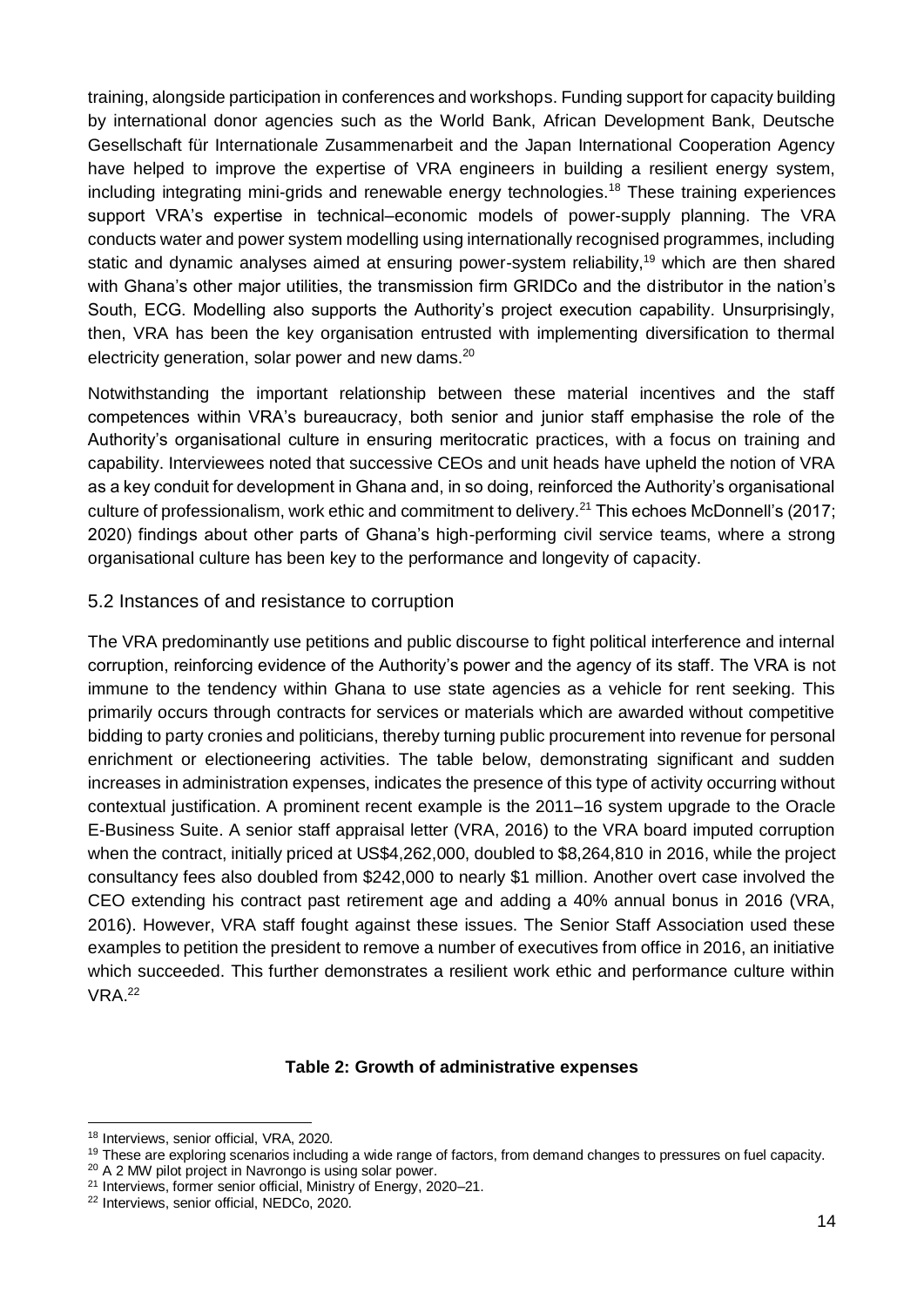|                                            | 2010       | 2011    | 2012    | 2013    | 2014    | 2015    |
|--------------------------------------------|------------|---------|---------|---------|---------|---------|
| Administrative                             | $-165,094$ |         |         |         |         |         |
| expenses                                   |            | 201,504 | 220,617 | 231,001 | 394,599 | 687,195 |
| in<br>Growth<br>administrative<br>expenses |            | 22%     | 9%      | 5%      | 71%     | 74%     |

*Source*: VRA (2016). VRA senior staff association petition on the state of the Authority and removal the executive from office.

#### 5.3 Path dependency and social status

The VRA's organisational history mirrors the importance of path dependency. This is evident in material terms. The early establishment of a training school, for example, has helped to foster a culture of learning and personal development. Alongside this, the VRA's schools, hospital and housing help to maintain competitive benefit packages. Path dependency also involves institutional elements. The unionisation of both senior and junior staff, alongside the particularly high social standing of the former in terms of education and political power (see below), make it difficult to interfere in VRA's remuneration practices. This in turn supports the Authority's ability to recruit highcalibre applicants and maintain expertise. The VRA's dominance over power generation (Figure 1), and its electricity distribution role in Ghana's north, also confers material power. The Authority's mix of hydro and thermal power allows it to offer the cheapest tariffs, undercutting the influence of Independent Power Producers (IPPs) and the Bui Power Authority. Moreover, its size essentially means that VRA engineers have been central to most government negotiations around investment in power generation and its institutional management, including with external donors such as the World Bank. VRA's budget has also been supported by its historic ability to sell power to the private sector and neighbouring countries. At the VRA's formation, Ghana's relatively small grid meant that the Authority sold much of its electricity to such external customers, mainly to an aluminium plant built as part of the Volta scheme. Although this has changed over time, with much of the power transmitted to the national grid, revenue from such external sources remains more reliable than payments from ECG (see below), again supporting VRA's fiscal position and autonomy. The VRA enjoyed solid financial health between the late 1980s and the end of the 20th century, with profits often exceeding 50% of power sales, even reaching 80% in 1990, from sales to Valco and exports to neighbouring countries (Brew-Hammond, 1996). The Authority's strong income status insulated it from ECG losses and placed it well above the dire financial problems its peers in other developing countries faced (Brew-Hammond, 1996). Overall, VRA's history provides a number of key pathdependent advantages enabling high capability.

#### **Figure 1: Ownership of installed power generation (MW)**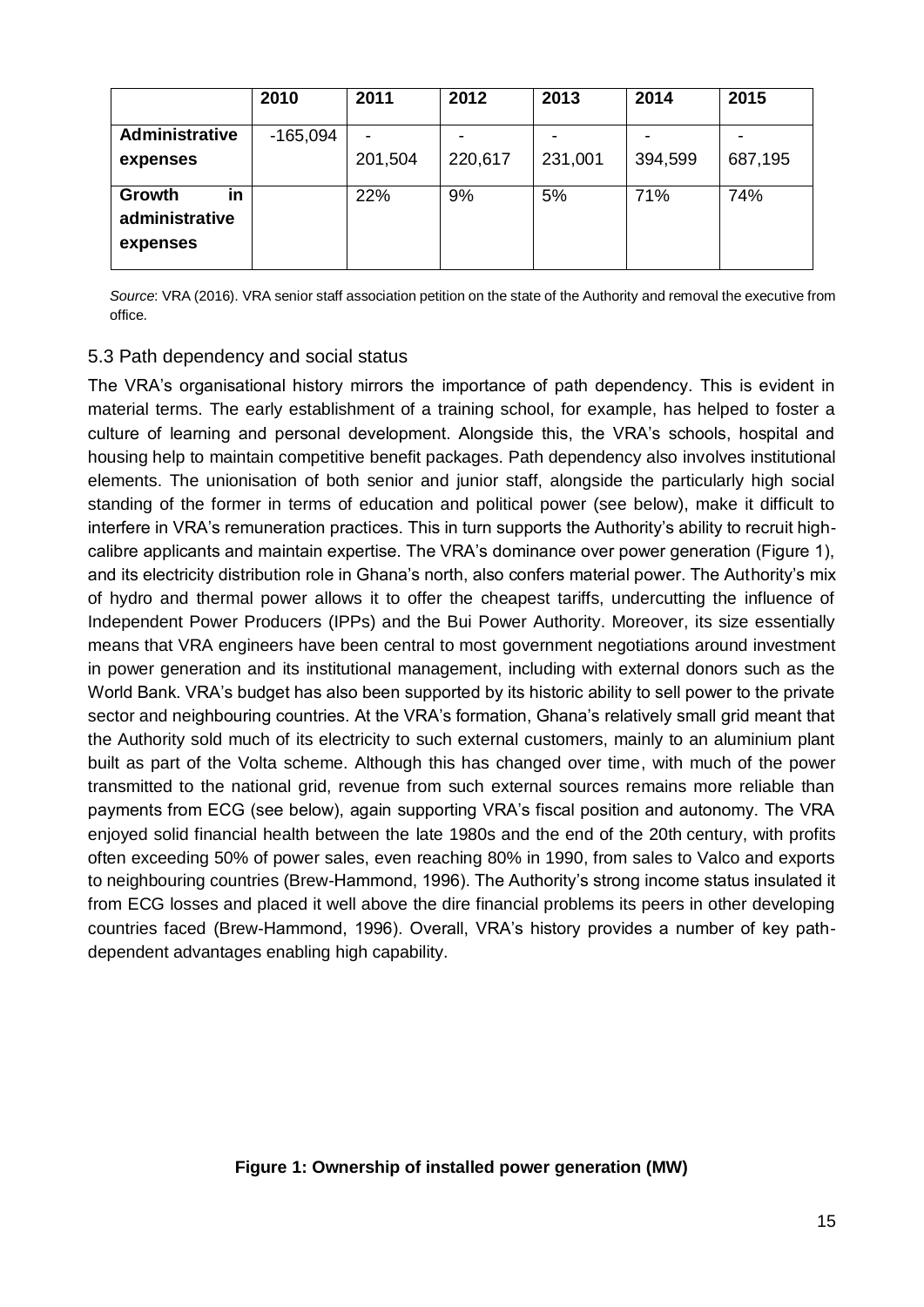

The materialist elements notwithstanding, we argue that ideational factors also matter in explaining VRA's organisational culture. The Authority's history shapes much of its enduring societal respect – a sense of its importance and perceived national status, which helps to engender political support. The status of Akosombo Dam remains undimmed, with the dam synonymous with the history of Ghana's liberation from colonialism and with the country's development. This image has been continually cultivated over time: during its inception and construction, a model of the dam toured the country, with videos proclaiming its benefits. This recognition persists, with school trips organised for all children from across the country. Such an aggrandised status is also reflected in policy making. The Authority acts as a *de facto* government advisor on electricity issues, despite officially ceding this advisory position to the new Energy Commission in 1997.<sup>23</sup> Politicians, in many cases, place considerable degrees of trust and reliance in the VRA's advice on electricity generation, even deferring to Authority judgements as sacrosanct, according to some sources (Akabzaa, 2014). The Chief Executive Office of the VRA has often forged close relationships with successive presidents, ministers and senior technocrats within the energy sector,  $24$  with one senior Energy Commission official noting that "all [political] parties respect VRA, the ministry often recruits from them. [They] are regarded as the best people ... in a meeting [the minister], he will listen to the VRA rather than me [from the Energy Commission]".<sup>25</sup> This is similar to one senior VRA planner's view that "if the energy commission is presenting something, [the ministry] will still want to know what I [in VRA] think [especially if on hydropower]".<sup>26</sup> The historically formed ideology of modernising development has thus been imbued in the Akosombo Dam and thereby the VRA. This status has been continually reinscribed since, not least through the ongoing celebration of the dam.

#### 5.4 Political intervention and the undermining of VRA's fiscal position

However, these conclusions around VRA's capability, culture and performance mask persistent fiscal challenges stemming largely from government interference, motivated by short-term electionfocused decision making. This interference, seen across electricity payments, dam operation, procurement and an unbundling agenda to split up the VRA, harms the Authority's budget, as

<sup>23</sup> Interview, researcher, Centre for Democratic Development, 2019.

<sup>24</sup> Interviews, former senior official, Ministry of Energy, 2020–21.

<sup>25</sup> Interview, senior official, Energy Commission, 2019.

<sup>26</sup> Interviews, senior official, VRA, 2019.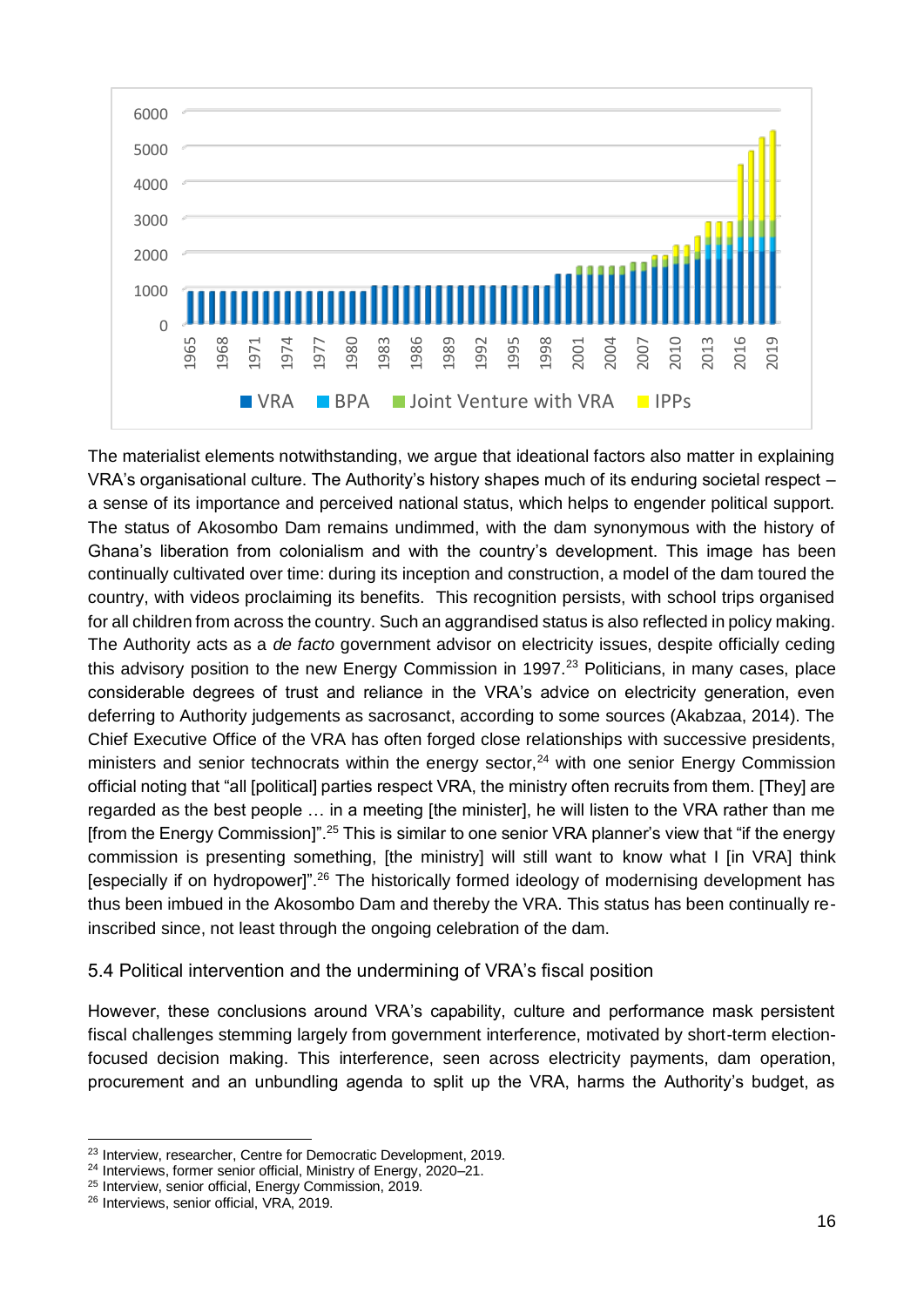manifested in spending and recruitment freezes. The following sections detail this interference and their knock-on impacts on the Authority's capacity.

#### *Electricity payment issues*

As Dye (2020) details, perhaps the major underlying challenge to Ghana's electricity sector relates to fiscal payments: public energy tariffs are not set at a level allowing system-cost recovery. Nonpayment of electricity bills by government agencies to the distribution company ECG and directly to VRA through NEDCo, alongside ECG's debts to VRA, worsen the problem. The causes of these three issues are political, with electoral pressures leading both the NDC and NPP governments to supress public tariffs while diverting spending for electricity payment towards vote-winning projects or rent seeking. These fiscal problems hit VRA worse than other utilities for two reasons, with table 3 below showing the lower cost of VRA's tariffs compared to the IPPs. First, VRA's budget is pressured, as it not only has a generation role but also distributes electricity to the northern parts of Ghana with its subsidiary, NEDCo. This is significant, as this part of Ghana is more sparsely populated, which increases technical-distribution losses. The VRA maintains this distribution role, given the strategic importance of electrification as a vote-winning strategy and the belief that the Authority can sustain some financial losses given past profitability. Thus, NEDCo's typically higher technical and commercial (non-payment) losses (Asumadu-Sarkodie & Owusu, 2016) undermine VRA's budget and thereby its ability to recruit, remunerate and maintain capability.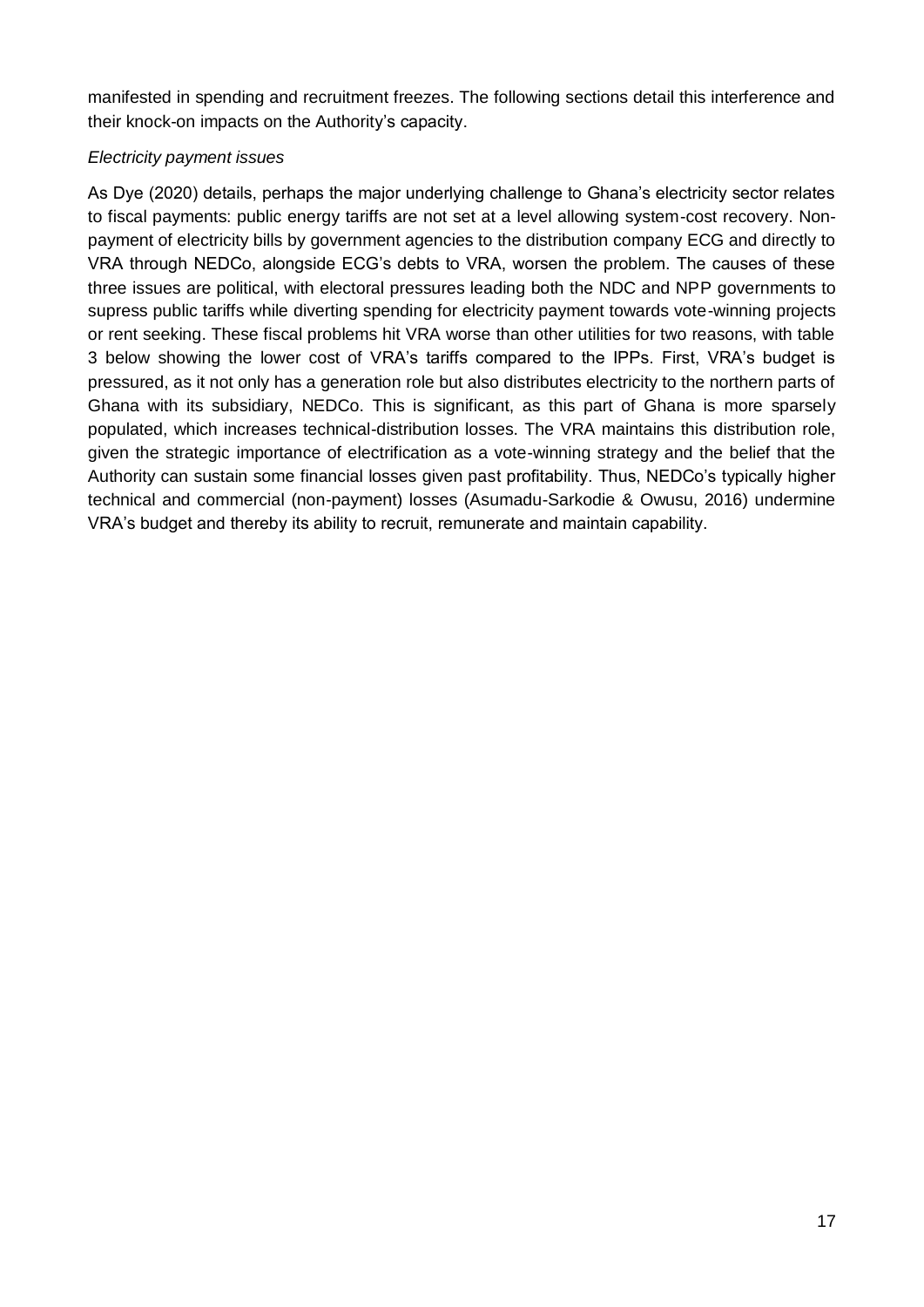| Item no                    | Power generator                               | <b>Electricity</b><br>gen<br>(GWh) | <b>Tariff</b><br>GHp<br>per<br>kWh |  |
|----------------------------|-----------------------------------------------|------------------------------------|------------------------------------|--|
|                            |                                               |                                    |                                    |  |
|                            | <b>VRA Hydro</b>                              |                                    |                                    |  |
| 1                          | Akosombo GS                                   | 3,955                              | 7.5780                             |  |
| $\overline{2}$<br>Kpong GS |                                               | 738                                | 15.5355                            |  |
|                            | <b>Hydro subtotal</b>                         | 4,693                              | 8.8298                             |  |
|                            | <b>VRA</b> thermal                            |                                    |                                    |  |
| 3                          | <b>TAPCo</b>                                  | 2,102                              | 40.3863                            |  |
| 4                          | <b>TTIPP</b>                                  | 745                                | 43.8124                            |  |
|                            | <b>Thermal subtotal</b>                       | 2,847                              | 41.2825                            |  |
|                            | <b>VRA</b><br>bulk                            | 7,540                              | 21.0816                            |  |
|                            | generation charge                             |                                    |                                    |  |
| 5                          | <b>Bui</b>                                    | 969.0                              | 39.2625                            |  |
|                            | <b>IPPs</b>                                   |                                    |                                    |  |
| 6                          | SAPP - Phase I                                | 1,077.0                            | 57.3791                            |  |
| $\overline{7}$             | SAPP - Phase II                               | 1,050.0                            | 53.4548                            |  |
| 8                          | <b>KARPOWERSHIP</b>                           | 1,050.0                            | 52.0875                            |  |
| 9                          | <b>CENIT</b>                                  | 867.0                              | 59.3242                            |  |
| 10                         | $TROJAN - 1$                                  | 158.0                              | 68.2410                            |  |
| 11                         | $TROJAN - 2$                                  | 313.0                              | 82.1243                            |  |
| 12                         | <b>TC Energy</b>                              | 7.6                                | 37.5000                            |  |
| 13                         | <b>BXC Ghana</b>                              | 21.4                               | 75.6750                            |  |
|                            | <b>Subtotal IPPs</b>                          | 5,793.0                            | 54.3871                            |  |
|                            | <b>Composite</b><br>bulk<br>generating charge | 13,333.0                           | 35.5525                            |  |

#### **Table 3: PURC-approved tariff, January 2016**

*Source*: VRA (2017). Why VRA thermal assets must not be sold: Press release.

Second, as a state-owned company, VRA cannot resort to the measures taken by private companies. The VRA's government-appointed board vetoes any move to take the state to court, while limiting officials' ability to criticise policies publicly. Moreover, the government exerts considerable pressure to keep plants operational. 'Keeping the lights on' forces the VRA to operate the Akosombo and Kpong dams against hydrological analyses, particularly during power shortages. This has forced VRA to operate its dams below the technical reservoir minimum – 240 ft at Lake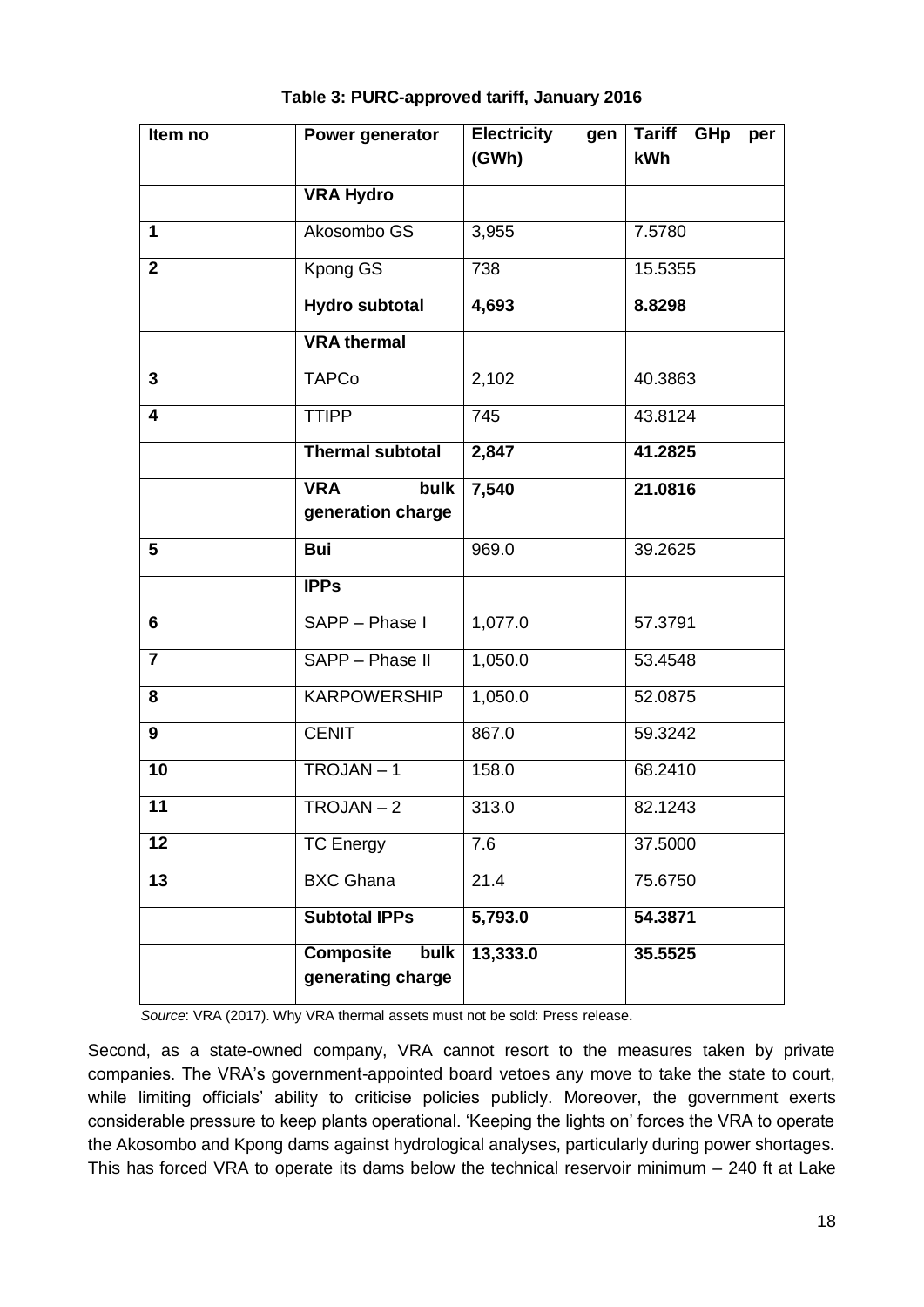Volta.<sup>27</sup> When this occurs, the Akosombo plant air intake causes damaging vibrations and cavitation on turbine blades.<sup>28</sup> In 2014, for example, VRA forecasted that inflow for the next two years risked placing the reservoir below the minimum operating level (Table 4), and proposed a load shedding schedule to avert this (Kirk, 2014). The government rejected this proposal, however, and instead instructed the Authority to continue producing power to mitigate the growing public outcry over electricity shortages that had started in 2012.

|                                |                                                    | Scenario 1                                     | Scenario 2                                  |                                                                 |                    |                                                 |                                                    |
|--------------------------------|----------------------------------------------------|------------------------------------------------|---------------------------------------------|-----------------------------------------------------------------|--------------------|-------------------------------------------------|----------------------------------------------------|
|                                |                                                    | 10 MAF                                         | 17 MAF                                      | 25 MAF                                                          | 10 MAF             | 17 MAF                                          | <b>25 MAF</b>                                      |
| 2014<br>decisions<br>and       | No of Akosombo's operational<br>units              | 3 units from Nov 2014<br>4 units from Nov 2014 |                                             |                                                                 |                    |                                                 |                                                    |
| implications                   | 2014 annual hydro (GWh)                            | 6,964 GWh                                      |                                             |                                                                 | 7,202 GWh          |                                                 |                                                    |
|                                | End of 2014 elev (ft)                              | 238.5                                          | 244.9                                       | 251.8                                                           | 240.3              | 246.6                                           | 253.2                                              |
| Implications<br>2014<br>of     | Hydro in 2015                                      | 2,950                                          | 5,300                                       | 5,900                                                           | 2,450              | 5,300                                           | 5,900                                              |
| decisions<br>2015<br><b>on</b> | daily<br>hydro<br>Average<br>generation            | 8.1                                            | 14.5                                        | 16.2                                                            | 6.7                | 14.5                                            | 16.2                                               |
| power<br>production            | units<br>(off<br>No.<br>0f<br>Akosom<br>peak/peak) | 2 off-peak<br>3<br>and<br>peak for 3<br>hrs    | 3 off-peak<br>6<br>and<br>peak for 6<br>hrs | off-<br>$\overline{4}$<br>peak<br>5<br>and<br>peak for<br>6 hrs | 2<br>units<br>flat | 3<br>off-<br>peak and<br>6<br>peak<br>for 6 hrs | off-<br>4<br>peak<br>5<br>and<br>peak for<br>6 hrs |
|                                | 2015 minimum elevation (ft)                        | 235.31                                         | 237.40                                      | 244.11                                                          | 235.25             | 236.06                                          | 243.34                                             |

*Source*: VRA (2014). 2014, 2015 reservoir management strategy for the Akosombo Dam.

Another detrimental impact involves VRA's assigned role as the off-taker of gas from Nigeria, which it then provides to private companies. However, the latter have regularly stopped payment, mainly as a result of payment deficits or delayed payment by ECG for power it buys from the IPPs. More than 70% of the gas VRA has procured from Nigeria since 2003 is given to Sunon Asogli, a gasbased IPP. As of 2017, however, the company owed VRA over \$203,443,267, a condition that significantly contributed to the Nigerian state's gas industry suspending gas supply to the Authority (VRA, 2017). Another unprofitable off-taker arrangement occurred with Ameri and cost the VRA a loss of \$218,989,409 between 2016 and 2017, with an average loss of \$11,525,758 per month (ibid). A similar outcome emerged from a liquid fuel purchase agreement with CENIT, an IPP owned by SSNIT. Although the 2012 agreement required both parties to buy fuel in turns, CENIT failed to meet its part of the contract and, as of 2017, owed VRA for some 1,068,654 barrels of fuel worth \$65,361,020 (ibid 2017). Altogether, about 70% of VRA's debt relates to fuel procured for the operations of the IPPs (ibid). This position is worsened still by the government's directive since 2009 compelling VRA to sell power to Valco at a heavily subsidised rate, further contributing to the Authority's financial problems. The result is a significant debt issue. Since the directive, Valco has

<sup>-</sup><sup>27</sup> Interviews, senior official, VRA, 2020.

<sup>28</sup> Interviews, senior official, VRA, 2020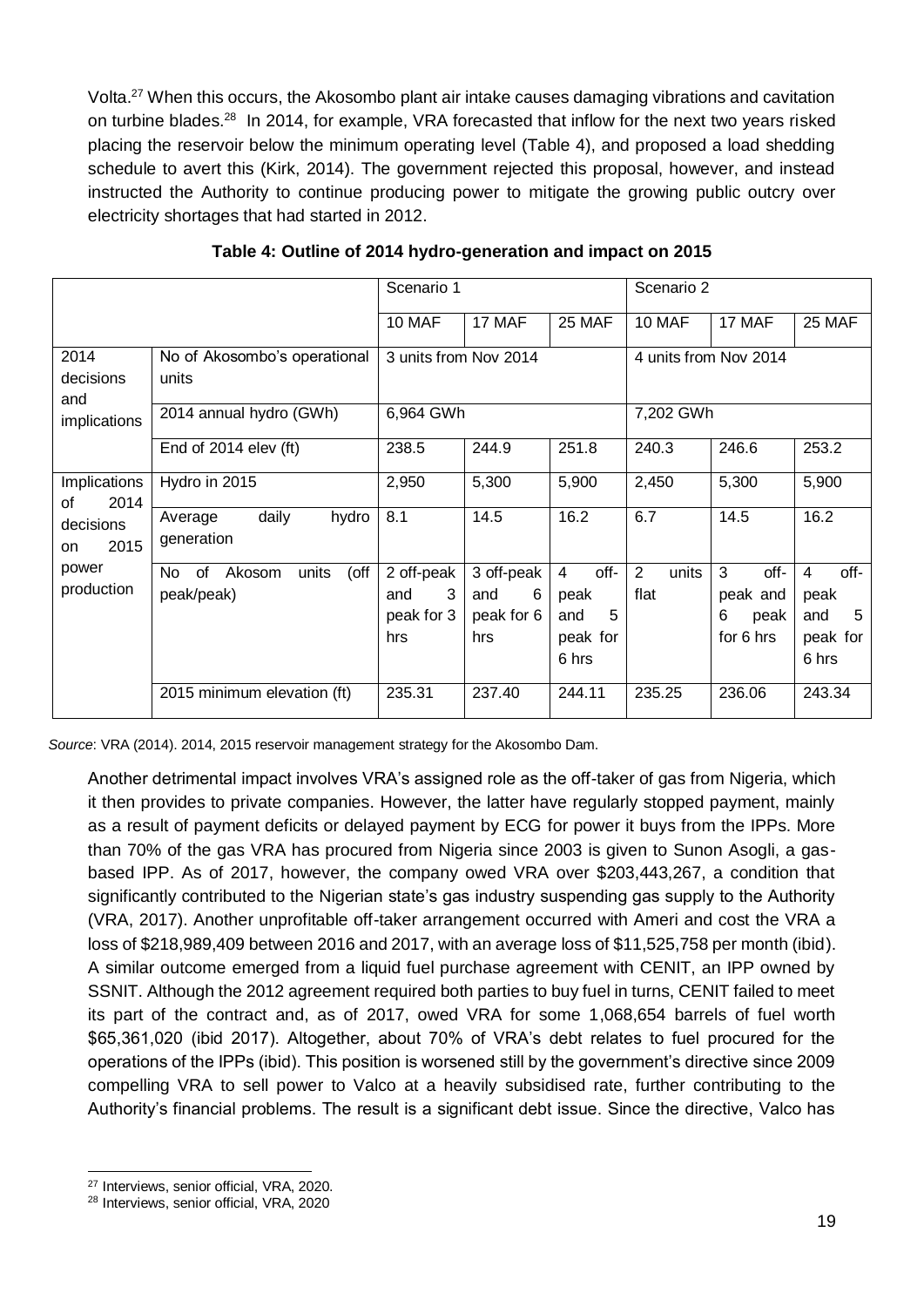struggled to pay its electricity bills of about \$2 million a month, often only paying \$1 million, with a total debt of \$141 million as of August 2017 (VRA, 2017).

| <b>IPP</b>       | <b>Prices</b><br><b>VRA</b><br>buys<br>power<br><b>IPPs</b><br>from<br>(GHP) | <b>Price</b><br><b>VRA</b><br>sells<br>power (GHP/Kwh) | Loss/Kwh<br>of<br>power<br><b>VRA</b><br>to<br>(GHP) | <b>Percentage of cost</b><br><b>of</b><br>power<br>purchased<br>from<br><b>IPPs recovered</b> |
|------------------|------------------------------------------------------------------------------|--------------------------------------------------------|------------------------------------------------------|-----------------------------------------------------------------------------------------------|
| <b>TICo/TAQA</b> | 40.3863                                                                      | 21.0816                                                | 19.3047                                              | 52                                                                                            |
| Ameri            | 64.2039<br>(14.5918) cents<br>@<br><b>GHS4.4/US\$</b>                        | 21.0816                                                | 43.1223                                              | 32.83                                                                                         |

**Table 5: Losses incurred by VRA as an off-taker/buyer**

*Source*: VRA (2017). Why VRA thermal assets must not be sold: Press release.

Altogether, VRA's fuel support requirements, off-taker responsibilities and inadequate tariff receivables combine to expose the Authority to huge financial losses, limited cash flows, foreign exchange losses, including high interest rates, and reputational challenges, particularly in its thermalgeneration commitments.<sup>29</sup> Consequently, despite building and maintaining expertise, and its planning competence and implementation capability, VRA suffers from the broader malaise seen in most of Ghana's public institutions. In turn, this is driven by short-termist policies pursuing election votes, rent seeking and party or personal power, all characteristics of Ghana's clientelist and highly competitive democracy (Gyimah-Boadi & Yakah, 2013). Inevitably, such financial constraints affect the Authority's ability to effectively recruit and remunerate staff and maintain the required technical support and infrastructure. However, analysis thus far suggests that, while harming the Authority's capacity, clientelism and budgetary shortfalls have not overwhelmed VRA. To understand the Authority's resilience, its ability to muddle through and survive, we turn to the battles fought over the adoption of the standard reform model, which by default or design, would shrink VRA and thereby its power and influence over the electricity sector.

<sup>-</sup><sup>29</sup> Interviews, former senior official, GRIDCo, 2019.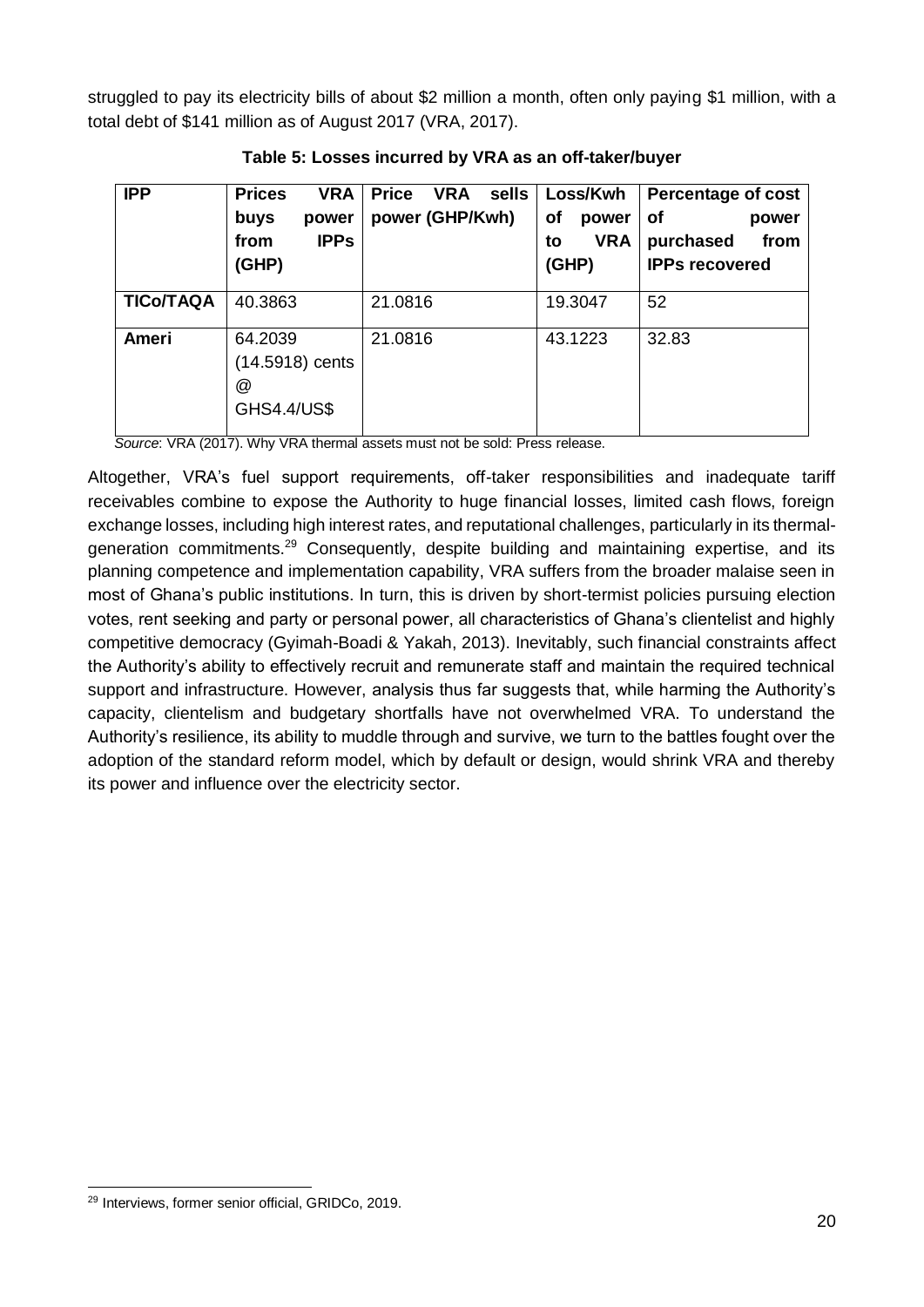#### 5.5 Unbundling and the attempts to reduce VRA's power

#### *Resistance and adaptation to the Power Sector Reform Programme (PSRP).*

As outlined above, VRA started as the sole electricity utility. This changed with the introduction of the ECG in 1967 but further shifts only occurred in the 1990s and 2000s (Edjekumhene et al, 2001; Kapika & Eberhard, 2013). These decades saw years of studies and debate about how Ghana should reform its electricity sector, and whether it should adopt the World Bank's prescribed Standard Reform Model for improving the efficiency and economic sustainability of the electricity system. This shaped the creation of two independent regulators that had to approve the VRA's tariff pricing and oversee whole energy-sector planning; in doing so, it affected VRA's power. The reform processes created a rival advisor to the government – the Energy Commission, responsible for sectoral planning – which meant that VRA's tariffs now had to be formally approved. However, proposed reforms were less challenging to VRA's power than had been initially anticipated. Reform hawks had pushed for unbundling VRA into multiple generation units, a transmission agency and northern distributor utility company (Edjekumhene et al, 2001). Ghana was not alone here, with other countries in Africa – Uganda being foremost – adopting these policies to varying degrees (Gore et al, 2019; Kapika & Eberhard, 2013). The VRA, however, resisted this unbundling move, arguing that such plans would prevent the Authority's envisioned role in the West Africa Power Pool project and its ability to provide adequate and affordable electricity for Ghanaians (GoG, 1995). Such resistance persuaded the power-sector reform committee to allow VRA to retain its hydropower and thermal plants under a subsidiary – VRA Therma – and to keep its northern distribution company, while delaying the formation of a National Transmission Grid Company.<sup>30</sup> This demonstrates the VRA's continued ability to influence policy, including through building ties with the World Bank (Edjekumhene et al, 2001).

*2000–08 NPP government*. However, a further challenge to VRA came with the new NPP government's first tenure (2001 to 2008). Leaders within the NPP disliked the VRA's hegemony and autonomy within Ghana's electricity sector, particularly its income tax exemption and foreign exchange retention from power exports and Valco sales (Edjekumhene et al, 2001).By appointing one of its founding members as Chairman of VRA's Board, the NPP government rolled out the Devolution and Decentralisation initiative that significantly restructured the Authority's bureaucracy, including altering key decision-making responsibilities by merging some departments and creating new ones, within a political calculus to rid VRA of adherents to its statist roots. The NPP deemed that both the Authority's autonomy and its historically close connection with Rawlings potentially aligned it to the NDC, which would mean it might frustrate the former's agenda.<sup>31</sup> Alongside this bureaucratic restructuring, the NPP pushed the PSRP further, compelling VRA to cede its transmission task to a separate state-owned company, GRIDCo, in 2006 (although it was not fully operational until under the NDC in 2008), a move principally rationalised by the need to create an independent arbiter for competing generation utilities.<sup>32</sup> However, the VRA successfully resisted the full implementation of the NPP's restructuring plan, maintaining a significant degree of its power. A key resistance involved dissuading the government from merging the VRA's distribution arm, NED, with the ECG, using the financial costs of the proposed merger to rationalise this. The costs entailed either losing well paid NED–VRA staff, paid twice as high as their counterparts in ECG (Table 6), or raising ECG's salaries to match those of VRA, something financially unsustainable as this required Ghana Cidi ¢73 billion annually - (MoEN, 2006).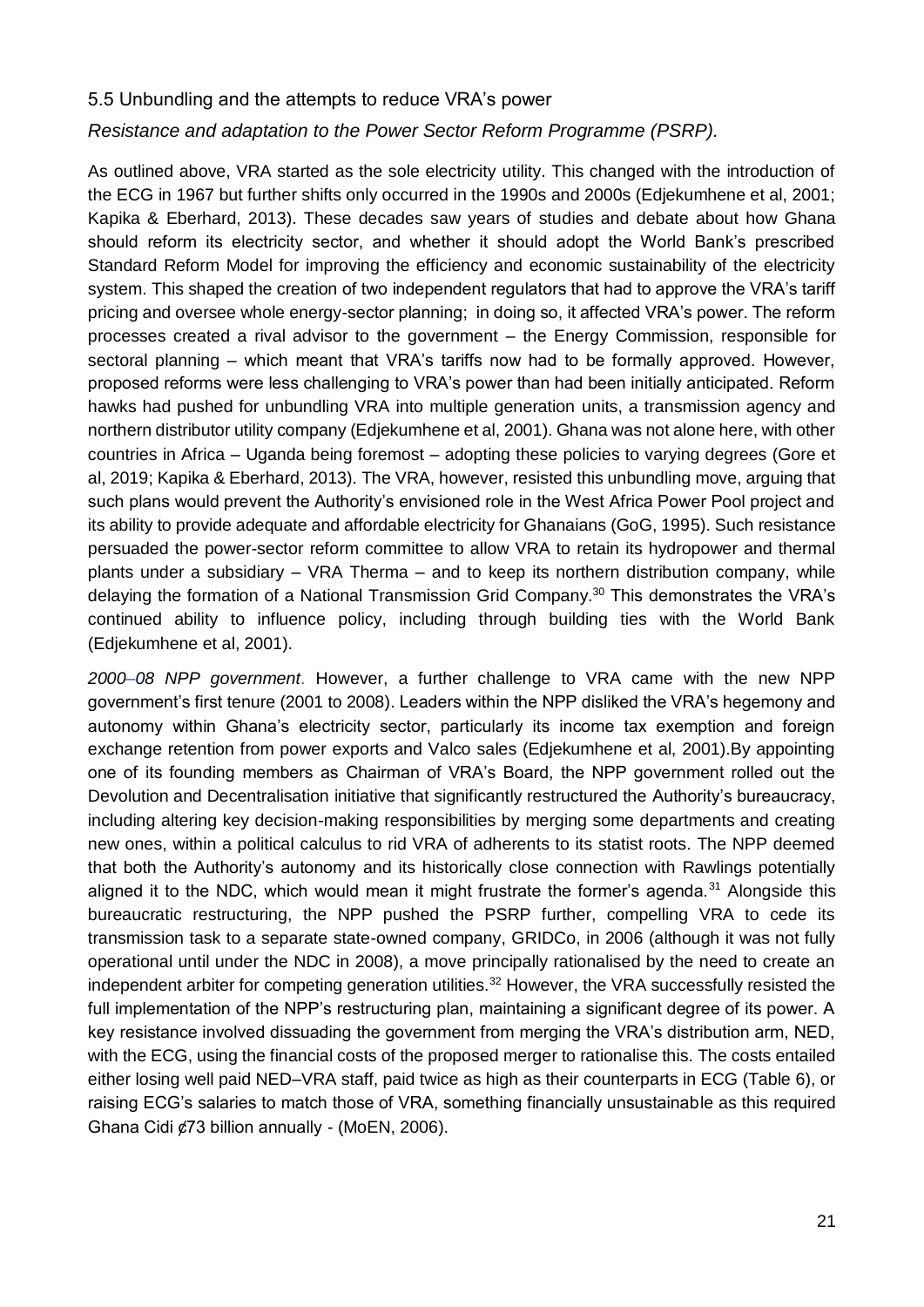| Agency     | Total staff                             | bill<br>Total<br>wage | Monthly<br>wage | Average wage  | Average    |
|------------|-----------------------------------------|-----------------------|-----------------|---------------|------------|
|            | strength                                | (2005)                | bill            | per           | difference |
|            |                                         |                       |                 | person/month  |            |
| <b>NED</b> | 674                                     | ¢35,630,468,280       | ¢5,938,411,380  | ¢8,810,699.40 | ¢4,265,983 |
|            |                                         |                       |                 |               |            |
| <b>ECG</b> | 5,300                                   | ¢144,522,000,000      | £24,087,000,000 | ¢4,544,716.00 |            |
|            | Course Ministru of Energy (McEN) (2008) |                       |                 |               |            |

#### **Table 6: NED and ECG wage bills, 2006**

*Source*: Ministry of Energy (MoEN) (2006).

Ongoing resistance to the unbundling of thermal power generation.

The VRA has also continued to face pressure to split, or sell off its thermal power plants. This originated in the 1990s reform plans, but was rejuvenated by the NDC's return to government in 2009. In 2010, the finance and energy ministers jointly sought cabinet approval to sell off VRA's thermal plants (Duffuor & Oteng-Adjei, 2010). This plan was partly justified by reports of operational inefficiencies and a high number of plant outages (World Bank, 2013), but was primarily rationalised by the need for ¢750 million for the upgrade and maintenance of plants between 2012 and 2017 (World Bank, 2013). With VRA unable to stump up the cost, such funding could only come from the government or an asset sale. The ministers proposed the latter, involving the sale of three plants (the 126MW Tema Thermal 1 Power Plant (TT1PP); the 49.5MW Tema Thermal 2 Power Plant (TT2PP); and the 220MW Kpone Thermal Power Plant (KTPP)). The ministers proposed either longterm PPA agreements or gas supply guarantees to make these plants economically viable. Little action followed this initial unbundling commitment. However, in his 2015 State of the Nation address, President Mahama reiterated the need to split VRA. Executing this renewed commitment, the deputy power minister tabled a cabinet memo in February 2016 seeking approval to consolidate all existing Volta River hydroelectric assets under a 'reconstituted VRA' – involving the merger of Bui Power Authority (BPA) and VRA, and the creation of an autonomous 'Ghana Thermal Power Company Limited' (GTPC) (Jinapor, 2016). With elections that year, further action did not occur but, upon assuming office in 2017, the NPP took it on.<sup>33</sup> In May 2017, the energy ministry publicly made the case for this unbundling, accusing the VRA of 'straying' into thermal power generation, and claiming that its limited capacity was saddling both itself and the state with huge debts<sup>34</sup> (*Daily Graphic*, 2017). However, the VRA publicly resisted, emphasising its legal mandate to undertake thermal generation as stated in the amended Volta River Development Act 1961 (Act 46).<sup>35</sup> Additionally, the Authority argued that its low revenue was caused by government interference and the impacts of droughts, as well as the hydrological effects of climate change (VRA, 2018, 2019). Thus, VRA has mounted internal and public campaigns against the unbundling proposal, petitioning the energy minister and the president, issuing press statements and publicly criticising the restructuring plan as "difficult to justify" in newspapers and on media platforms (Antwi-Darkwa, 2017).

<sup>-</sup><sup>30</sup> Interviews, senior official, GRIDCo, 2019.

<sup>&</sup>lt;sup>31</sup> Interview, former minister, Ministry of Energy, 2020.

<sup>&</sup>lt;sup>32</sup> Interview, senior official, Energy Commission, 2020.

<sup>33</sup> Interview. senior official, Ministry of Energy, 2020.

<sup>&</sup>lt;sup>34</sup> Daily Graphic (2017). Restructuring the VRA to focus on hydrogeneration, 23rd August, 2017.

<sup>35</sup> The preamble to the Volta River Development Act 1961 (Act 46), as amended (p 3), states that the act provides "for establishment of an Authority charged with the duties of generating electricity by means of the water power of the Volta River, and by other means". Section 10 (a) adds. "by such means as the Authority may think fit".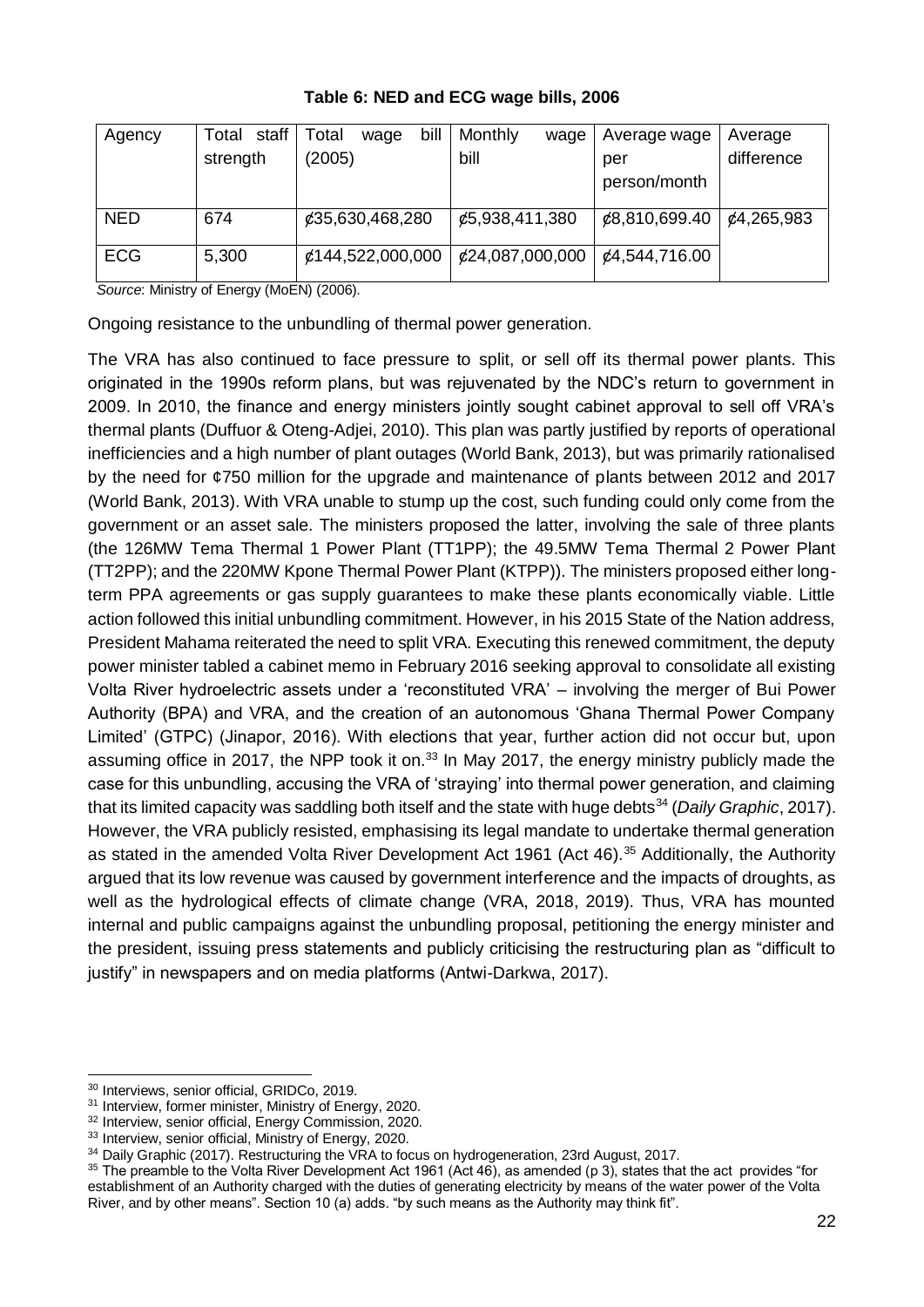Ongoing resistance to the unbundling of thermal power generation.

The VRA has also continued to face pressure to split, or sell off its thermal power plants. This originated in the 1990s reform plans, but was rejuvenated by the NDC's return to government in 2009. In 2010, the finance and energy ministers jointly sought cabinet approval to sell off VRA's thermal plants (Duffuor & Oteng-Adjei, 2010). This plan was partly justified by reports of operational inefficiencies and a high number of plant outages (World Bank, 2013), but was primarily rationalised by the need for ¢750 million for the upgrade and maintenance of plants between 2012 and 2017 (World Bank, 2013). With VRA unable to stump up the cost, such funding could only come from the government or an asset sale. The ministers proposed the latter, involving the sale of three plants (the 126MW Tema Thermal 1 Power Plant (TT1PP); the 49.5MW Tema Thermal 2 Power Plant (TT2PP); and the 220MW Kpone Thermal Power Plant (KTPP)). The ministers proposed either longterm PPA agreements or gas supply guarantees to make these plants economically viable. Little action followed this initial unbundling commitment. However, in his 2015 State of the Nation address, President Mahama reiterated the need to split VRA. Executing this renewed commitment, the deputy power minister tabled a cabinet memo in February 2016 seeking approval to consolidate all existing Volta River hydroelectric assets under a 'reconstituted VRA' – involving the merger of Bui Power Authority (BPA) and VRA, and the creation of an autonomous 'Ghana Thermal Power Company Limited' (GTPC) (Jinapor, 2016). With elections that year, further action did not occur but, upon assuming office in 2017, the NPP took it on. $36$  In May 2017, the energy ministry publicly made the case for this unbundling, accusing the VRA of 'straying' into thermal power generation, and claiming that its limited capacity was saddling both itself and the state with huge debts<sup>37</sup> (*Daily Graphic*, 2017). However, the VRA publicly resisted, emphasising its legal mandate to undertake thermal generation as stated in the amended Volta River Development Act 1961 (Act 46).<sup>38</sup> Additionally, the Authority argued that its low revenue was caused by government interference and the impacts of droughts, as well as the hydrological effects of climate change (VRA, 2018, 2019). Thus, VRA has mounted internal and public campaigns against the unbundling proposal, petitioning the energy minister and the president, issuing press statements and publicly criticising the restructuring plan as "difficult to justify" in newspapers and on media platforms (Antwi-Darkwa, 2017).

#### **6 Conclusion**

As we have shown, the Volta River Authority represents a complex case of bureaucratic effectiveness and significant compromise. On the one hand, there is clear evidence of the Authority's expertise. It is able to recruit strong candidates, and has qualified personnel in technical positions. VRA also maintains a long tradition of internal training and improvement of employees. Continued above-average wages and educational, housing and healthcare benefits make the Authority an attractive employer, even if the private sector offers higher salaries. Moreover, there is evidence of a strong work ethic and performance culture, perhaps best demonstrated by the active resistance to corruption and any weakening of the VRA's financial and policy-making power. However, VRA cannot meet the standard of a pocket of effectiveness, as government policy making has greatly undermined its fiscal position, to the extent that it cannot perform technically necessary maintenance work and delivers relatively unreliable power in Ghana's north. VRA's poor fiscal position stems from

<sup>-</sup><sup>36</sup> Interview, senior official, Ministry of Energy, 2020.

<sup>&</sup>lt;sup>37</sup> Daily Graphic (2017). Restructuring the VRA to focus on hydrogeneration, 23rd August, 2017.

<sup>38</sup> The preamble to the Volta River Development Act 1961 (Act 46), as amended (p 3), states that the act provides "for establishment of an Authority charged with the duties of generating electricity by means of the water power of the Volta River, and by other means". Section 10 (a) adds. "by such means as the Authority may think fit".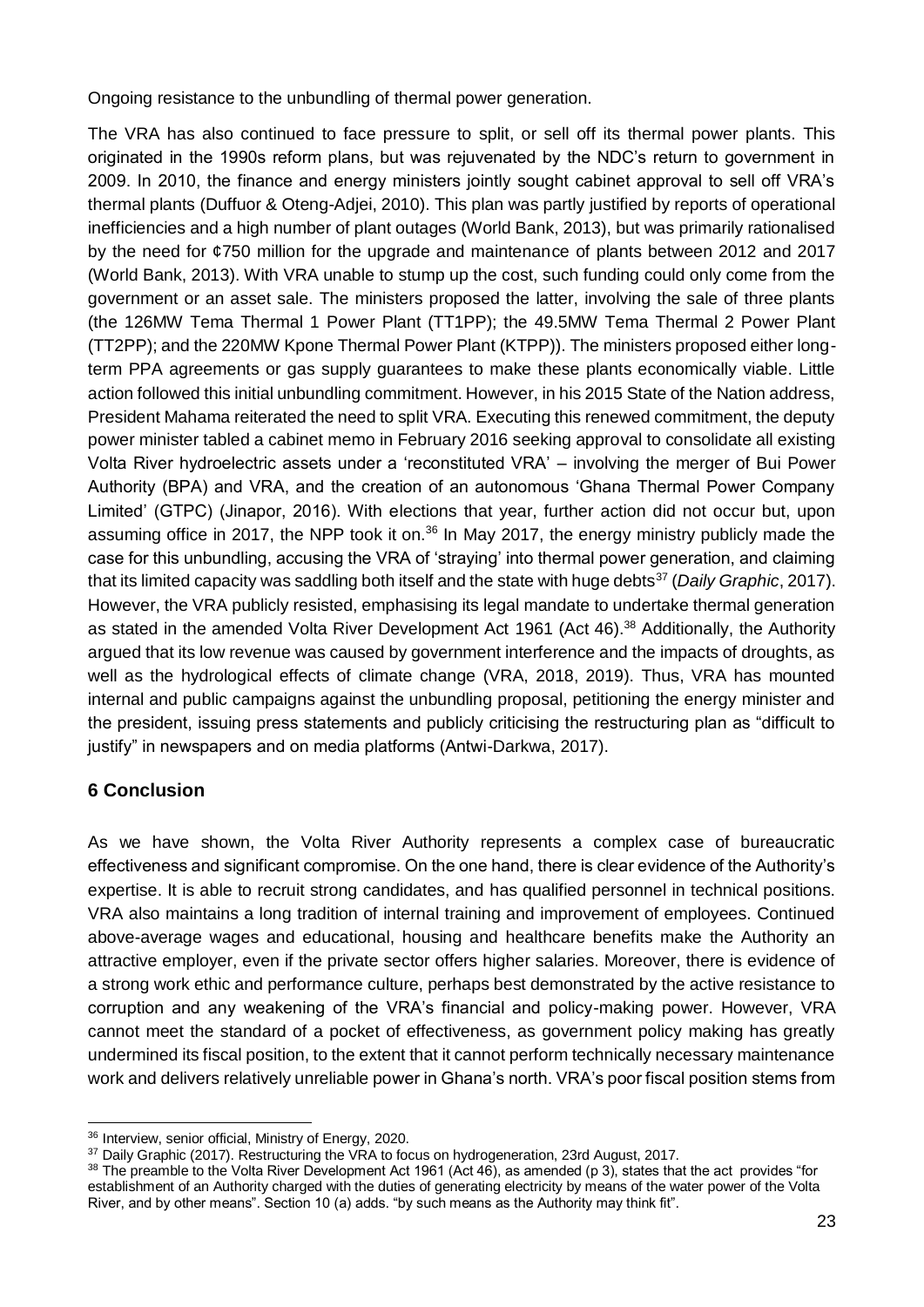the state's protection of public and private actors when they do not pay for electricity, and from the way it forces VRA to de-risk private sector investments. VRA has consequently faced repeated significant financial hardship, resulting in financial support from the state and donors (e.g. the World Bank). Thus, the Authority is far from insulated: while able to minimise the impact of patronage and lessen corruption, VRA is heavily affected by the government's politically expedient decisions, which hamper its ability to remunerate staff and perform technical functions effectively and efficiently. The reasons for this weak policy-making and fiscal insulation lie in Ghana's short-termist political cycle, which continues to push the government towards financially unsustainable decisions in the pursuit of votes. Equally, the intensity of political competitiveness and frequency of clientelist or pork-barrel relations with voters encourage rent seeking and the diversion of spending towards electioneering.

While unable to immunise itself from this short-termism, the VRA has retained a remarkably consistent level of capacity. VRA has the expertise, sociological culture and work ethic to take on highly technical tasks of energy-system planning, the execution of new dams and thermal power plants, and the integration of solar and wind. Its in-house training schemes and recruitment practices equip it with a competent workforce able to run and maintain the plants. Thus, the VRA, though hamstrung, remains able to improve the capability of the Ghanaian government in planning the electricity sector and executing projects, offering critiques and even occasionally correcting the direction set by the government. The Authority has muddled through these political challenges, preserving its core functionality. We argue that this case demonstrates the importance of considering imperfect effectiveness, or the ability to limit the negative impact of political interference and corruption to maintain capability. Thus, VRA appears to represent a level of 'good enough' bureaucratic excellence; not the heady heights of a pocket of effectiveness, but nonetheless an important contributor to the state and a site of expertise and capacity.

Alongside asserting the importance of this 'good enough' aspect of state institutions, we have demonstrated the importance of ideology as an influence on bureaucratic effectiveness and, in particular, the Authority's ability to muddle through, and to maintain status and respect. VRA has a number of material structural endowments, most obviously the power-generation infrastructure, training institutions, offices and educational, housing and healthcare facilities that provide infrastructure and enable it to continue offering competitive employee benefits. Additionally, the Authority has a strongly unionised workforce, one which is able to organise effective internal and public campaigns against policies that undermine VRA and its workers. However, these material path-dependent factors work alongside ideas and ideology. Complementing the sociological approach that tends to focus internally on organisations, we argue that wider social perceptions of an institution matter. Nkrumah's imbuing of the VRA with high modernist development dreams, and the Authority's intertwined association with a flagship national infrastructure symbol in the Akosombo Dam, has instilled the idea of the Authority as a guardian and deliverer of national development, with that development occurring through the top-down implementation of large transformative infrastructure. This idea has strengthened the VRA's reputation for expertise, a key factor behind its bureaucratic strength, which in turn has generated degrees of political deference, wider public support and strong employment interest, enabling competitive recruitment. This demonstrates the importance of studying societal ideologies and perceptions, rather than only the material political economy of internal organisational sociology, when explaining bureaucratic effectiveness.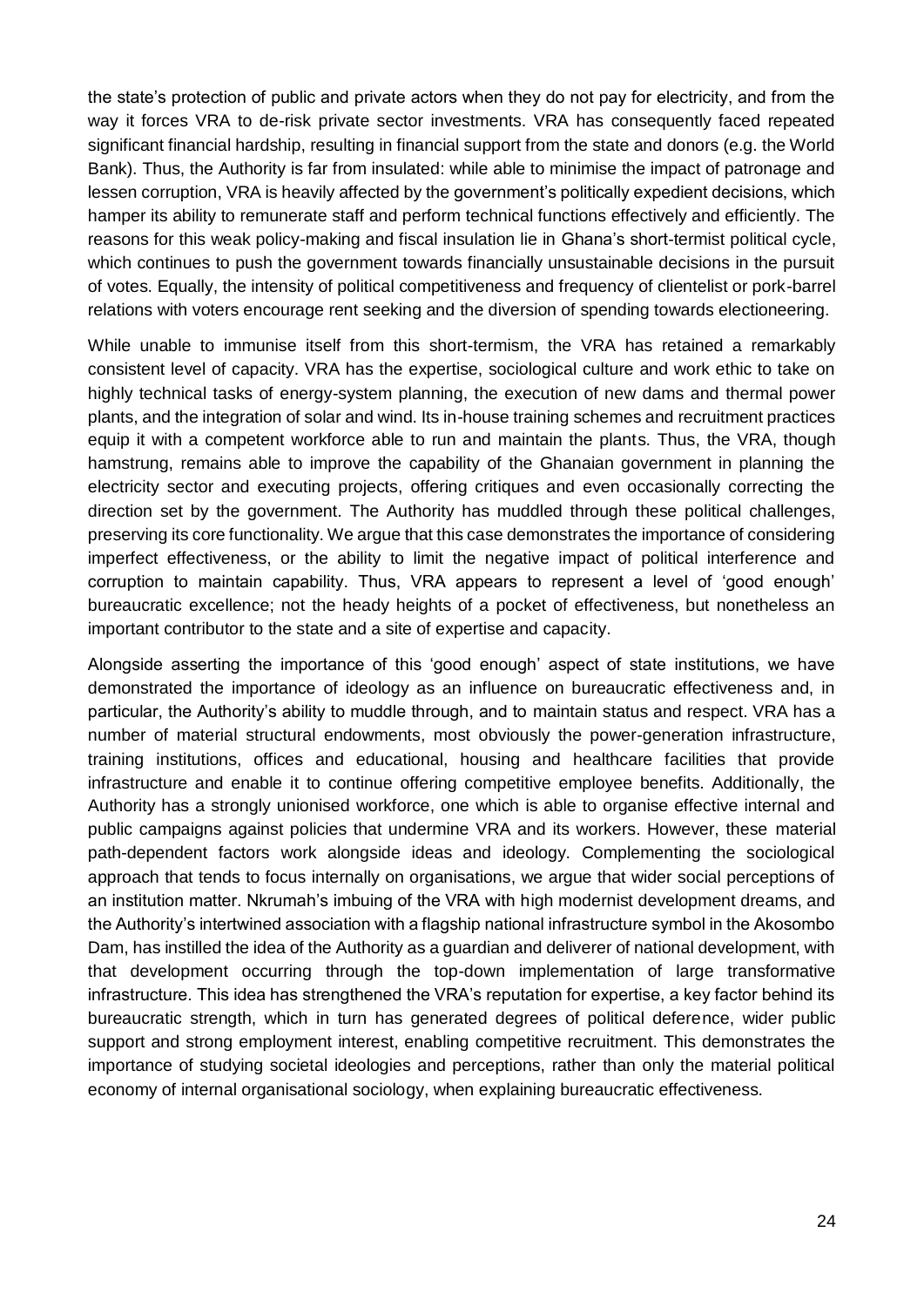#### **References**

- Abdulai, A.-G. (2021). *Political Settlement Dynamics and the Emergence and Decline of Bureaucratic Pockets of Effectiveness in Ghana*. Effective States and Inclusive Development Research Centre (ESID) Working Paper 173. Manchester: ESID, The University of Manchester.
- Abdulai, A.-G. and Crawford, G. (2010). 'Consolidating democracy in Ghana: progress and prospects?'. *Democratization 17*, 26–67.
- Abdulai, A.-G. and Hickey, S. (2016). 'The politics of development under competitive clientelism: insights from Ghana's education sector'. *African Affairs*, adv071.
- Abdulai, A.-G. and Mohan, G. (2019). *The Politics of Bureaucratic 'Pockets of Effectiveness': Insights from Ghana's Ministry of Finance*. Effective States and Inclusive Development Research Centre (ESID) Working Paper 119. Manchester: ESID, The University of Manchester.
- African Natural Resources Centre (ANRC) (2019). *Enhancing the Performance of African National Oil Companies*. Abidjan: African Development Bank [available at https://www.afdb.org/sites/default/files/documents/publications/enhancing the performance of afr ican\_national\_oil\_companies\_02\_06\_21.pdf]. Accessed: 10 January 2021.
- Akabzaa, T. (2014). 'Ghana's economic development challenge: the energy factor'. Public lecture, University Ghana.
- Antwi-Darkwa, E. (2017). Letter to the energy minister on the proposed restructuring of the VRA: consideration of options. Volta River Authority, Accra.
- Arrow, K.J. (2000). 'Increasing returns: historiographic issues and path dependence'. *European Journal of the History of Economic Thought 7*, 171–180.
- Asante, K.P., Abdulai, A.-G. and Mohan, G. (2021). *The 'New' Institutional Politics of Ghana's Hydrocarbon Governance*. ESID Working Paper 169. Manchester: ESID, The University of Manchester.
- Asumadu-Sarkodie, S. and Owusu, P. A. (2016). 'A review of Ghana's energy sector national energy statistics and policy framework'. *Cogent Engineering 3* [available at https://www.cogentoa.com/article/10.1080/23311916.2016.1155274]. Accessed: 25 July 2019.
- Ayanoore, I. and Hickey, S. (2021). 'Reframing the politics of natural resource governance in Africa: insights from the local content legislation process in Ghana'. *Politics & Policy 50*, 119–136.
- Beyer, J. and Wielgohs, J. (2001). 'On the limits of path dependency approaches for explaining postsocialist institution building: in critical response to David Stark'. *East European Politics & Societies 15*, 356– 388.
- Brew-Hammond, A. (1996). 'The electricity supply industry in Ghana: issues and priorities'. *Africa Development /Afrique et Développement 21*, 1 81–98.
- Brierley, S. (2020). 'Unprincipled principals: co‐opted bureaucrats and corruption in Ghana'. *American Journal of Political Science 64*, 209–222.
- Briggs, R.C. (2012). 'Electrifying the base? Aid and incumbent advantage in Ghana'. *Journal of Modern African Studies 50*, 603–624.
- Brinkerhoff, D.W. (1996). 'Process perspectives on policy change: highlighting implementation'. *World Development 24*, 1395–1401.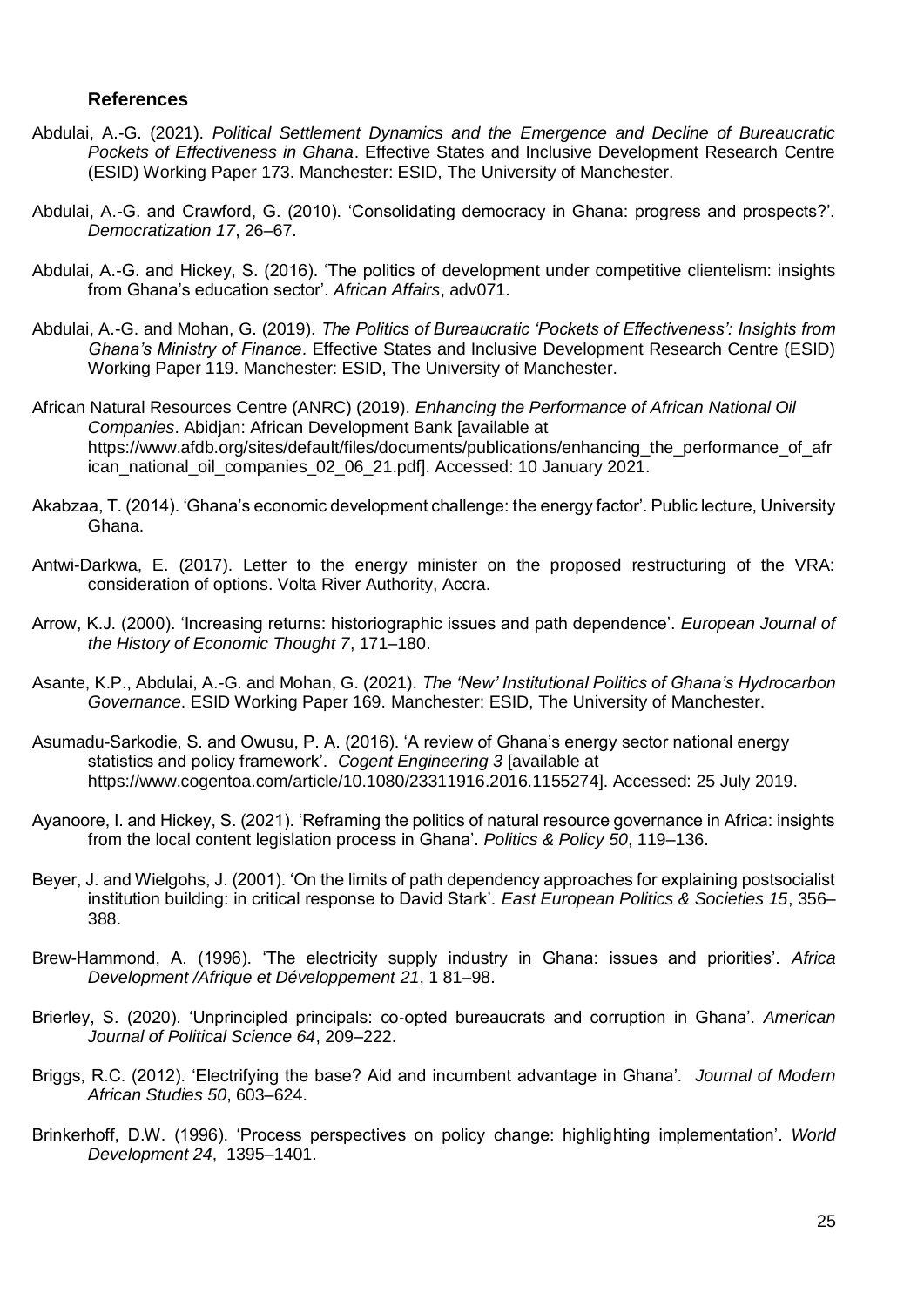- Bukenya, B. and Hickey, S. (2019). *The Shifting Fortunes of the Economic Technocracy in Uganda: Caught between State-building and Regime Survival?* Effective States and Inclusive Development Research Centre (ESID) Working Paper 121. Manchester: ESID, The University of Manchester.
- Centre for Democracy and Development (CDD) and Westminster Foundation for Democracy (WFD) (2018). *The Cost of Politics in Ghana*. Accra: CDD/WFD [available at http://www.wfd.org/wpcontent/uploads/2018/04/Cost\_Of\_Politics\_Ghana.pdf]. Accessed: 5 May 2020.
- Chemouni, B. and Dye, B.J. (2020). *The Contradictions of an Aspiring Developmental State: Energy Boom and Bureaucratic Independence in Rwanda*. FutureDAMS Working Paper 8 [available at [http://hummedia.manchester.ac.uk/institutes/gdi/publications/workingpapers/futuredams/futuredam](http://hummedia.manchester.ac.uk/institutes/gdi/publications/workingpapers/futuredams/futuredams-working-paper-008-chemouni-dye.pdf) [s-working-paper-008-chemouni-dye.pdf\]](http://hummedia.manchester.ac.uk/institutes/gdi/publications/workingpapers/futuredams/futuredams-working-paper-008-chemouni-dye.pdf).
- Cuesta-Fernández, I. (2018). 'Kilowatts, megawatts and power: electric territorialities of the state in the peripheries of Ghana and Tanzania'. Thesis at the University of Edinburgh: Edinburgh.
- Duffuor K. & Oteng-Adjei, J. (2010). 'Memorandum to cabinet on the request for approval for the implementation of the financial recovery plan for the Volta River Authority'. Electricity Company of Ghana, Northern Electricity Department and the Ghana Grid Company. 16 February.
- Dye, B.J. (2020). *Structural Reform and the Politics of Electricity Crises in Ghana: Tidying whilst the House is on Fire?* FutureDAMS Working Paper 13. Manchester: The University of Manchester.
- Edjekumhene, I., Amadu, M.B. and Brew-Hammond, A. (2001). *Power Sector Reform in Ghana: The Untold Story*. Kumasi, Ghana: Kumasi Institute of Technology and Environment (KITE).
- Evans, P.B. (1995). *Embedded Autonomy: States and Industrial Transformation*. Princeton NJ: Princeton University Press.
- Fusheini, A., Adam, A., Kuyole, E., Ibrahim-Tanko, R. and Bekoe, S. (2017). 'Funding Ghana's "free" senior high school with oil revenue: sober reflection required'. Briefing from the Natural Resource Governance Institute, Accra [available at [https://resourcegovernance.org/sites/default/files/documents/funding\\_ghanas\\_free\\_senior\\_high\\_sc](https://resourcegovernance.org/sites/default/files/documents/funding_ghanas_free_senior_high_school_with_oil_revenue_0.pdf) [hool\\_with\\_oil\\_revenue\\_0.pdf\]](https://resourcegovernance.org/sites/default/files/documents/funding_ghanas_free_senior_high_school_with_oil_revenue_0.pdf). Accessed: 19 April 2022.
- Gore, C.D., Brass, J.N., Baldwin, E. and MacLean, L.M. ( 2019). 'Political autonomy and resistance in electricity sector liberalization in Africa'. *World Development 120*, 193–209.
- Government of Ghana (GoG) (1995). *Ghana Vision 2020: Presidential Report on Coordinated Programme of Economic and Social Development Policies for the Preparation of 1996–2000 Development Plan*. Accra: Assembly Press.
- Grindle, M.S. (2004). 'Good enough governance: poverty reduction and reform in developing countries'. *Governance 17*, 525–548.
- Grindle, M.S. (2012). *Jobs for the Boys*. Cambridge MA: Harvard University Press.
- Griondle, M.S. (2017). 'Good governance, RIP: a critique and an alternative'. *Governance 30*, 17–22.
- Gyimah-Boadi, E. and Yakah, T. (2013). 'Ghana: the limits of external democracy assistance'. In Resnick, D. and van de Walle, N. (Eds), *Democratic Trajectories in Africa*. Oxford: Oxford University Press [available at https://oxford.universitypressscholarship.com/view/10.1093/acprof:oso/9780199686285.001.0001/ acprof-9780199686285-chapter-10]. Accessed: 7 January 2022.
- Hagmann, T. and Péclard, D. (2010). 'Negotiating statehood: dynamics of power and domination in Africa'. *Development and Change 41*, 539–562.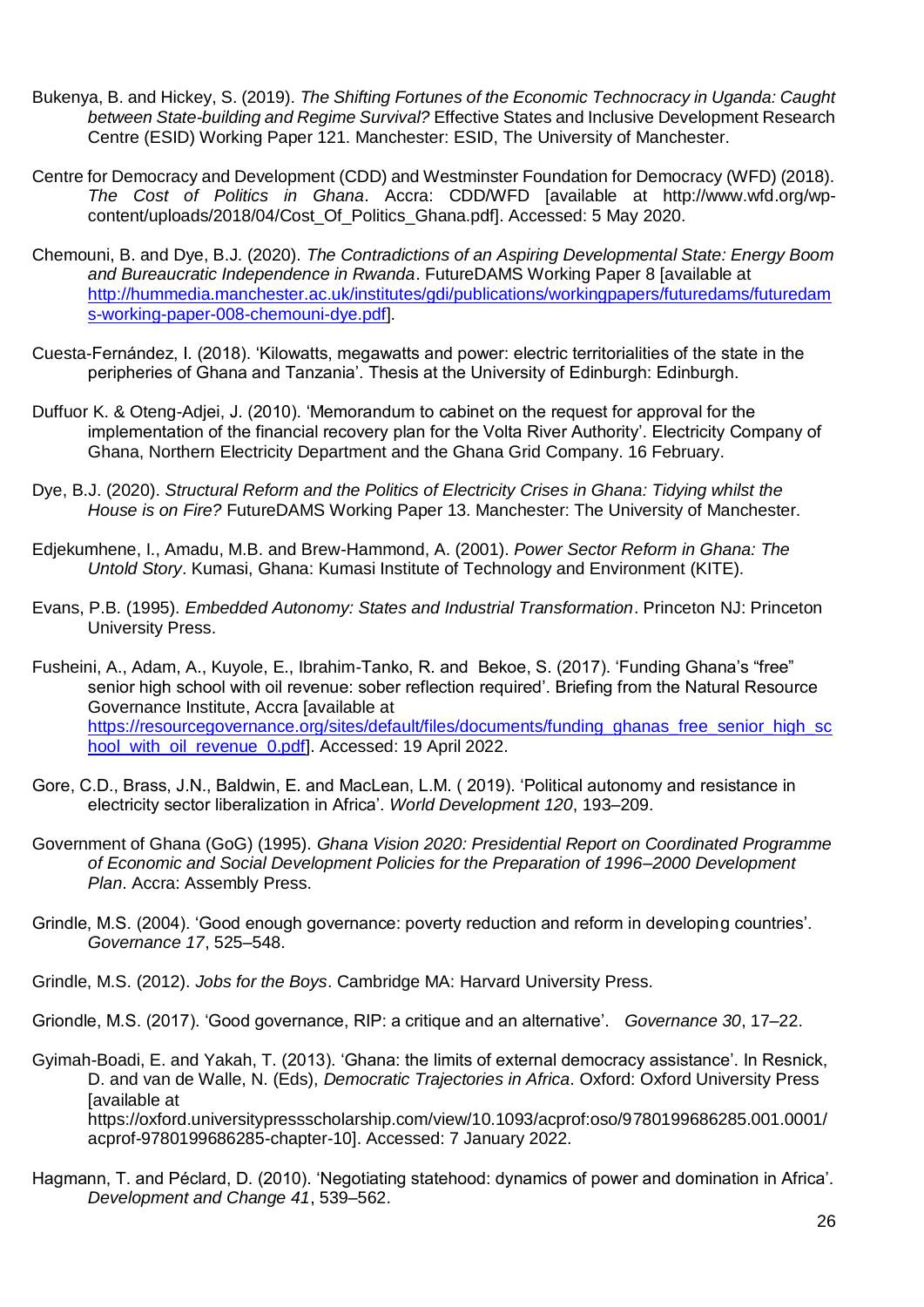- Hickey, S. (2019). *The Politics of State Capacity and Development in Africa: Reframing and Researching 'Pockets of Effectiveness'*. Pockets of Effectiveness Working Paper 1. Manchester: Effective States and Inclusive Development Research Centre (ESID), The University of Manchester.
- Hickey, S., Abdulai, A. G., Izama, A. and Mohan, G. (2015). *The Politics of Governing Oil Effectively: A Comparative Study of Two New Oil-rich States in Africa*. ESID Working Paper 54. Manchester: Effective States and Inclusive Development Research Centre (ESID), The University of Manchester.
- Hoag, H.J. (2013). *Developing the Rivers of East and West Africa: An Environmental History*. London: Bloomsbury.
- Jeffries, R. (1993). 'The state, structural adjustment and good government in Africa'. *Commonwealth & Comparative Politics 31*, 20–35.
- Jinapor, J.A. (2016). 'Cabinet information paper on operational restructuring of Volta River Authority-VRA'. 19 February.
- Kapika, J. and Eberhard, A.A. (2013). *Power-sector Reform and Regulation in Africa: Lessons from Kenya, Tanzania, Uganda, Zambia, Namibia and Ghana*. Cape Town: HSRC Press.
- Kay, A. (2005). 'A critique of the use of path dependency in policy studies'. *Public Administration 83*, 553– 371.
- Khan, M. (2010). *Political Settlements and the Governance of Growth-enhancing Institutions*. School of Oriental and African Studies (SOAS) Working Paper 98. London: SOAS [available at [http://eprints.soas.ac.uk/9968/\]](http://eprints.soas.ac.uk/9968/).
- Khan, M. (2018). 'Political settlements and the analysis of institutions'. *African Affairs 117*, 636–655.
- Kirk, K.I. (2014). 'Letter to the energy minister: management of the Volta Lake in 2014 and 2015'. Volta River Authority, Accra. 22 July.
- Klingensmith, D. (2007). *'One Valley and a Thousand': Dams, Nationalism, and Development*. New Delhi: Oxford University Press.
- McDonnell, E.M. (2016). 'Conciliatory states: elite ethno-demographics and the puzzle of public goods within diverse African states'. *Comparative Political Studies 49*, 1513–1549.
- McDonnell, E.M. (2017). 'Patchwork Leviathan: how pockets of bureaucratic governance flourish within institutionally diverse developing states'. *American Sociological Review 82*, 476–510.
- McDonnell, E.M. (2020). Patchwork Leviathan: Pockets of Bureaucratic Effectiveness in Developing States.
- Miescher, S.F. (2014a). '"No one should be worse off": the Akosombo Dam, modernisation and the experience of resettlement in Ghana'. In Bloom, P.J. , Miescher, S.F., Manuh, T. and Hintzen, P.C. (Eds), *Modernization as Spectacle in Africa* (pp. 184–204). Bloomington IN: Indiana University Press.
- Miescher, S.F. (2014b). '"Nkrumah's baby": the Akosombo Dam and the dream of development in Ghana, 1952–1966'. *Water History 6*, 341–366.
- Miescher, S.F. (2022). *A Dam for Africa: Akosombo Stories from Ghana*. Bloomington IN: Indiana University Press.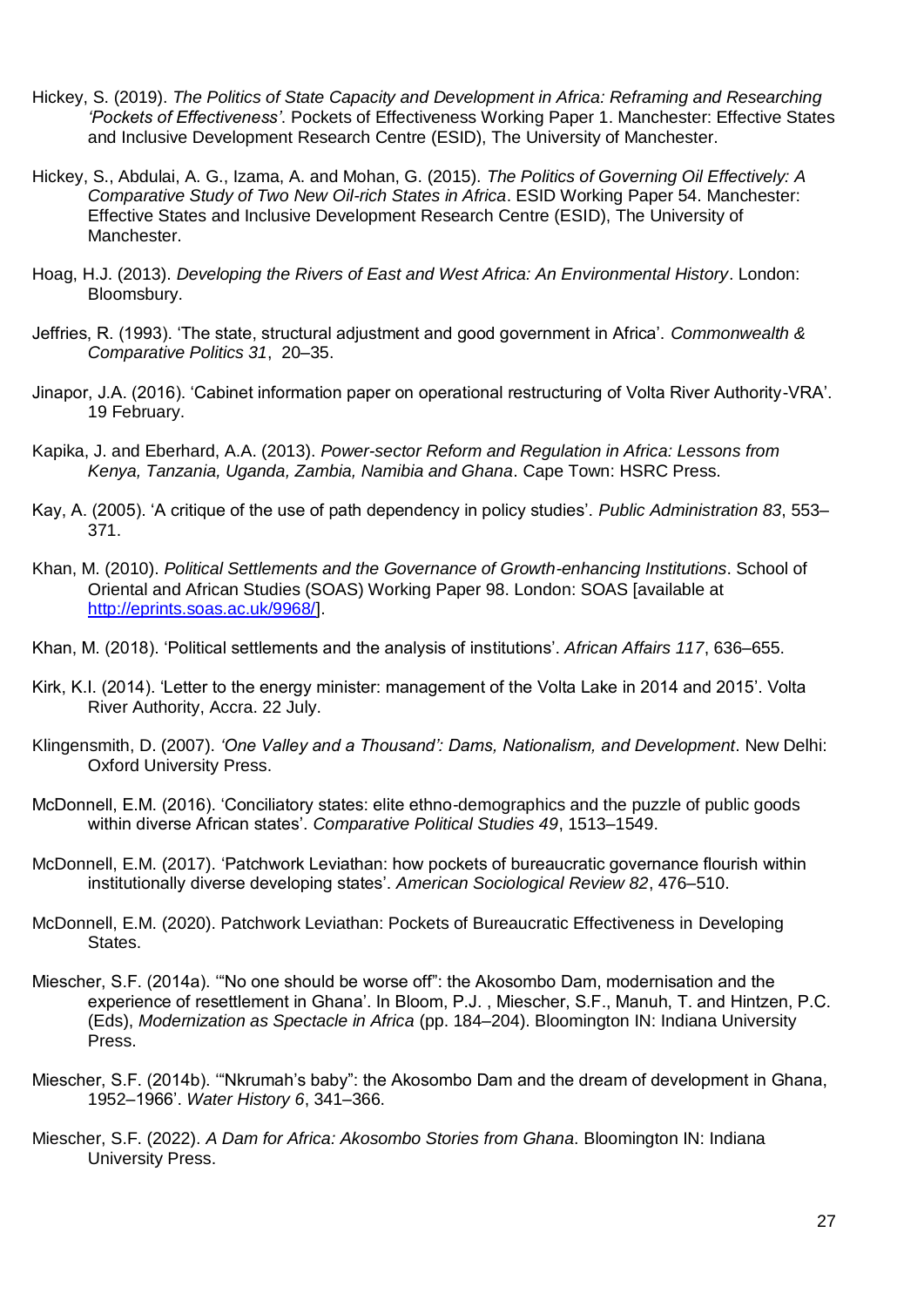- Migdal, J.S. (2001). *State in Society: Studying How States and Societies Transform and Constitute One Another*. Cambridge: Cambridge University Press.
- Ministry of Energy (MoEN) (2006). Handing over notes from Hon. Mike Ocquaye to Hon. J.K. Addah. 15 May.
- Mohan, G. (2019. Pockets of Effectiveness: The Contributions of Critical Political Economy and State Theory. The University of Manchester: ESID Working Paper No. 118.
- Mohan, G., Asante, K. P. & Abdulai, A.-G. 2018. Party Politics and the Political Economy of Ghana's Oil. New Political Economy, 1-16.
- North, Douglass C. 1990. Institutions, Institutional Change, and Economic Performance. The Political Economy of Institutions and Decisions Cambridge; New York: Cambridge University Press.
- Nugent, Paul. 1999. "Living in the Past: Urban, Rural and Ethnic Themes in the 1992 and 1996 Elections in Ghana." The Journal of Modern African Studies 37, no. 2: 287–319. Cambridge Core.
- Pierson, Paul. 2000. "Increasing Returns, Path Dependence, and the Study of Politics." American Political Science Review 94, 251–267.
- Public Interest and Accountability Committee (PIAC) (2020). *Annual Report on the Management and Use of Petroleum Revenues for the Period January–December 2019*. Accra: Public Interest Accountability Committee, Government of Ghana [available at https://www.piacghana.org/portal/files/downloads/piac\_reports/piac\_2020\_annual\_report.pdf]. Accessed: 10 January 2022.
- Roll, M. (Ed.) (2014). *The Politics of Public Sector Performance: Pockets of Effectiveness in Developing Countries*. London: Routledge.
- Scott, J.C. (1998). *Seeing like a State: How Certain Schemes to Improve the Human Condition have Failed*. New Haven CT: Yale University Press.
- Svara, J.H. (2001). 'The myth of the dichotomy: complementarity of politics and administration in the past and future of public administration'. *Public Administration Review 61*, 176–183.
- Thomas, J.W. and Grindle, M.S. (1990). 'After the decision: implementing policy reforms in developing countries'. *World Development 18*, 1163–1181.
- VRA (2014). 2014, 2015 reservoir management strategy for Akosombo. Volta River Authority.
- VRA (2016). 'Petition from the Volta River Authority (VRA) senior staff association to the President of the Republic of Ghana on the present state of the VRA and the call from staff to remove the executive from office'. 10 March.
- VRA (2017). 'Why VRA thermal assets must not be sold: selling the thermal assets is not the solution'. Press release. Volta River Authority, Accra.
- VRA (2018). *Annual Report and Financial Statement*. Accra: Volta River Authority.
- VRA (2019). *Annual Report and Financial Statement*. Accra: Volta River Authority.
- Whitfield, L. (2011). *Competitive Clientelism, Easy Financing and Weak Capitalists: The Contemporary Political Settlement in Ghana*. Danish Institute for International Studies (DIIS) Working Paper 2011:27. Copenhagen: DIIS.